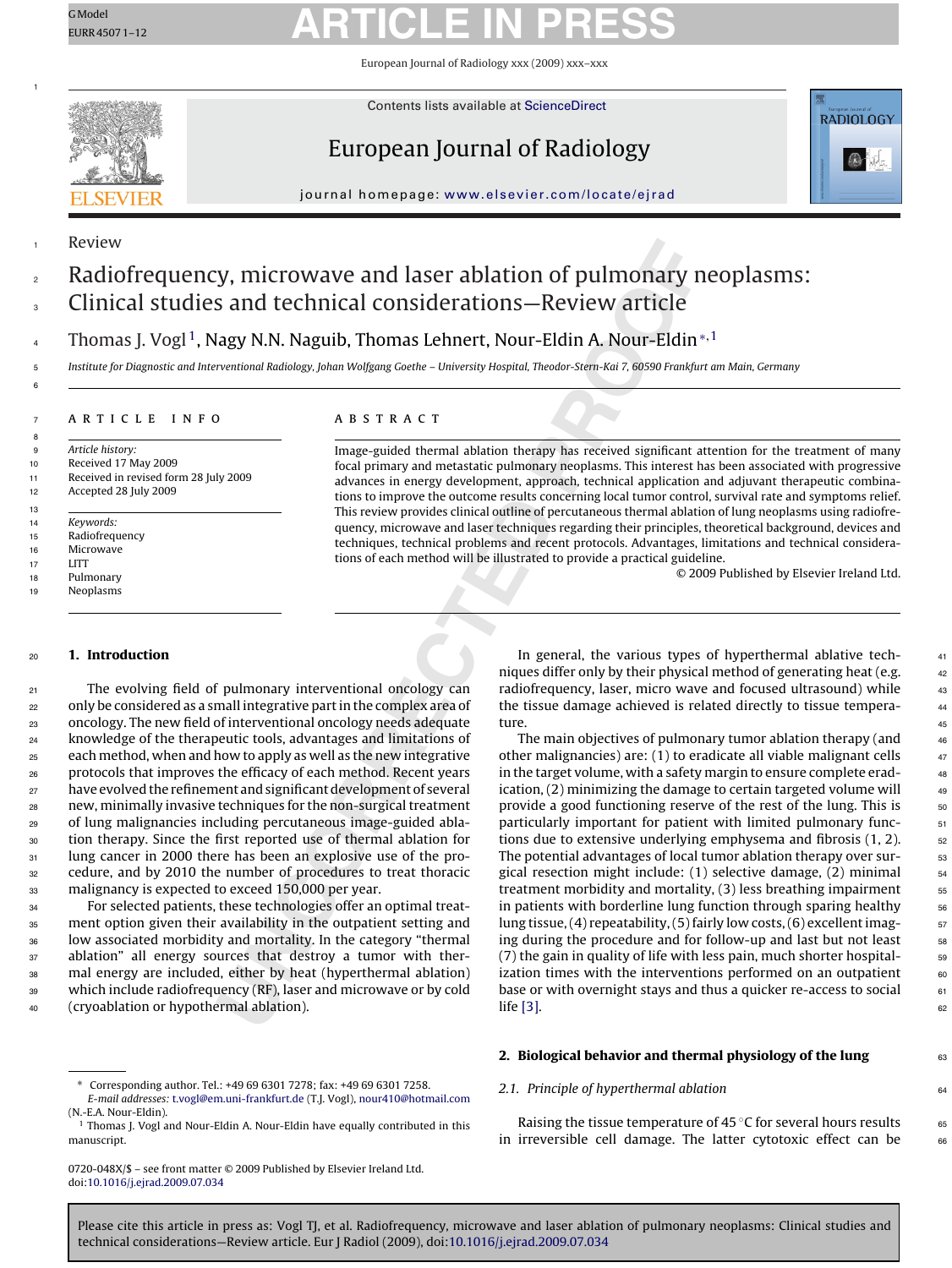<span id="page-1-0"></span>GModel EURR 4507 1–12

### **ARTICLE IN PRESS**

2 T.J. Vogl et al. / European Journal of Radiology *xxx (2009) xxx–xxx*

 drastically shortened down to a few minutes by increasing the  $\frac{1}{68}$  temperature up to 50–60 °C. Almost instant coagulation of tissue is 69 induced at temperatures between 60 °C and 100 °C and is manifest as irreversible damage to mitochondrial and cytosolic enzymes of the cells and to DNA. At more than 100–110 °C, tissue will vaporize and carbonize [\[4,5\]. T](#page-10-0)his thermo-biological effect is the main core of the hyperthermic ablation therapy. The lung has a complex struc- ture of ventilated alveoli and bronchi in addition to blood vessels. The air-filled cavities work as heat insulators, while the enclos- ing capillary beds function as heat dissipaters. Air in the bronchial 77 system is continually exchanged by ventilation, and, similarly, the high blood circulation carries away heat. The location dependent variability of these structures can lead to a variation in thermal parameters.

### <sup>81</sup> 2.2. Principle of cryoablation (hypothermal ablation)

<sup>82</sup> During cryoablation three basic phenomena occur resulting in cell death:

- 84 1. Rapid formation of intracellular and extracellular ice crystals, <sup>85</sup> which leads to mechanical shear forces on cell membranes and <sup>86</sup> organelles causing mechanical cell damage.
- 87 2. Cellular dehydration, which occurs due to shifting of water from <sup>88</sup> intracellular to extracellular spaces by osmosis causing destruc-<sup>89</sup> tion of critical cellular components.
- <sup>90</sup> 3. Ischemia as a result of vascular stasis and damage to the blood 91 vessels, which prevents nutrients from reaching remnant viable cells. <sup>92</sup>

 The faster low temperatures are reached, the more severe is the 94 damage to the treated tissue. Compared to nitrogen-based systems, operating temperature is reached faster with argon-based systems, and cells are damaged more effectively (6)

### 97 2.3. Indications of pulmonary ablation therapy

on anche tuaspear and the internet to the continuous the mass targe solution and similarly, the<br>the term 15% and 48% which is structured and the term internal properties are need by ventilation, and, similarly, the<br>term is Still resection is the only proven curative approach for both pri- mary (NSCLC) and secondary lung tumors and therefore the gold standard modality for the time being thermal ablation is the treat-101 ment of choice for the non-surgical patient. The indications for local ablation of primary and metastatic lung neoplasms are similar to those established for resection, although with some modifications. It is usually felt that the number of lesions per hemithorax should not be more than five and that the largest lesion diameter should be less than 5 cm. Ideally tumors should be smaller than 3.5 cm 107 in diameter and completely surrounded by non-tumorous lung [\[5,7–19\]. A](#page-10-0)s a rising consensus the two major indications for abla- tion therapy are either (1) full therapy of pulmonary disease when there is no evidence of extrapulmonary spread or (2) supportive 111 therapy as it can be applied for patients who are refractory to or not 112 amenable to conventional therapies (surgery, chemotherapy, and radiation therapy) as a result of coexistent morbidity (pulmonary emphysema, liver cirrhosis, hemodialysis, and another coexistent tumor) or for pain relief [\[20,21\]. T](#page-10-0)umors abutting the pleura can be efficiently treated, but this is associated with increased pain during 117 and after treatment.

 The role of ablation therapy in metastatic lung disease has spe- cial considerations. According to literature the chances of curative success post-ablation therapy depend upon different variables, which are as follows: more favorable in solitary rather than multiple metastases, in metachronous rather than synchronous metastases, and in colorectal rather than other primary tumors <sup>124</sup> [\[22\].](#page-10-0)

<sup>125</sup> Contraindication of ablation therapy includes bleeding coagu-126 lopathy including international normalized ratio greater than 1.8; and platelet count of less than  $50 \times 10^3/\mu$ L [\[3–19\].](#page-10-0)

### **3. Complications of pulmonary ablation therapy** 127

From a procedural and technical point of view, pulmonary abla-<br>128 tion therapy has been considered as a safe and minimally invasive  $129$ method. Complications associated with pulmonary ablation ther-<br>130 apy include. 131

### 3.1. Pneumothorax 132

In most large studies, the incidence of pneumothorax ranges 133 between 15% and 45% which is similar to the incidence of pneu-<br>134 mothorax after lung biopsy as reported in literature  $[1-5,7-18]$  135 (Fig. 1). Our technical experience accords with many of published  $136$ researches in the literature which conclude that pneumothorax 137 complicating ablation of lung neoplasms is rather unpredictable, 138 but there are many risk factors that make its incidence higher in 139 certain patients than others. Technically avoidable risk factors of 140 pneumothorax include:  $(1)$  practicing the ablation by well trained  $141$ interventionist with adequate technical experience to minimize 142 technical defects,  $(2)$  planning of the needle access in the shortest  $143$ distance between the pleural surface and the lesion to minimize 144 the distance of traversed lung parenchyma,  $(3)$  avoiding crossing a  $145$ major pulmonary fissure in the track of the needle, and  $(4)$  avoiding  $146$ multiple pleural punctures by using expandable electrodes instead  $147$ of multiple single electrodes. Inevitable risk factors include: age, 148 COPD, and deep, basal, and small lesions; these inevitable risk  $148$ factors comprise the patients high-risk group for pneumothorax 150  $[7-18]$ .

### 3.2. Intraparenchymal hemorrhage 152

Hemorrhage is a known complication in lung ablation, and  $153$ results from the positioning of the device rather than from the abla- <sup>154</sup> tion process. The reported incidence of hemorrhage is  $\leq 1\%$  and it  $\qquad$  155 seems to be underestimated  $[21,22]$ . Nevertheless, based on the  $156$ principle of cauterization, the coagulative potential of the thermal 157 ablation procedure itself makes the bleeding of a treated lesion  $158$ quite unusual. To avoid needle track bleeding it is recommended 159 to perform "hot" probe repositioning and removal (i.e. needle track 160 ablation). The state of the state of the state of the state of the state of the state of the state of the state of the state of the state of the state of the state of the state of the state of the state of the state of the

### 3.3. Pleural effusion 162

A small amount of pleural effusion is usually seen during the  $163$ hyperthermal pulmonary ablation, increasing in size with abla-<br>164 tion duration and number of lesions treated. On the control erect 165 chest radiograph post-intervention the lateral costophrenic angle 166

**Fig. 1.** A 56-year-old male patient with pulmonary metastases from colorectal carcinoma. RF ablation was performed which is complicated by mild pneumothorax (white arrow) and mild pleural effusion (black arrow).



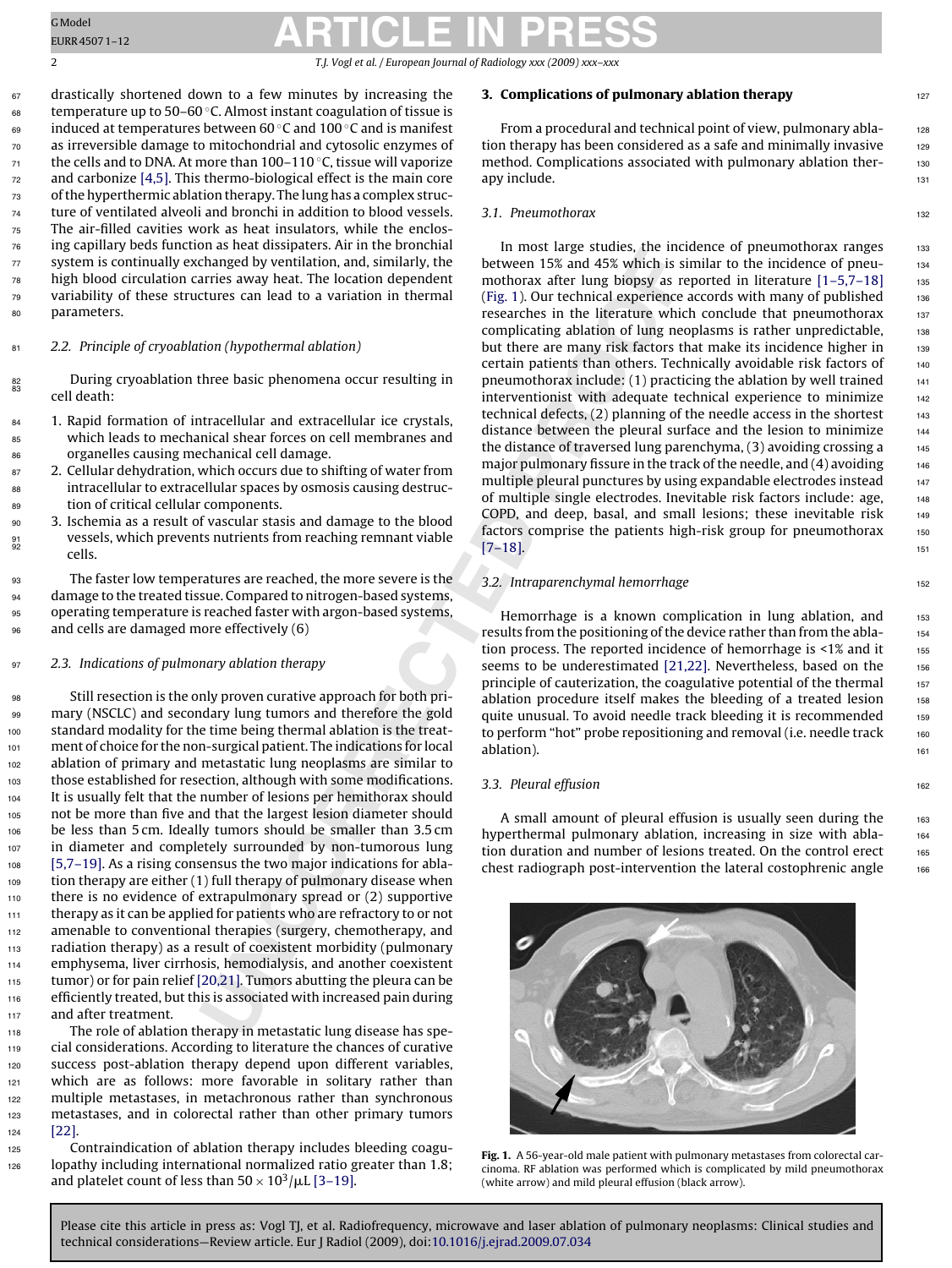<sup>167</sup> is obliterated. These effusions, sympathetic in character, do not <sup>168</sup> require tapping. They usually resolve within a couple of days and 169 are asymptomatic [\[3\]](#page-10-0) [\(Fig. 1\).](#page-1-0)

### <sup>170</sup> 3.4. Tumor seeding

 Tumor seeding by the carrying of tumor cells along the probe's pathway(s) is basically an issue of inappropriate technique and is typically detected 3–12 months after the procedure [\[23,24\]. T](#page-10-0)his risk can be almost eliminated if the probe is properly positioned on the first pass and does not cross the tumor primarily, otherwise tumor cells can be pushed out of the tumor in its periphery. A suf-177 ficient safety margin around the tumor and removing the probe by additional ablation of the needle tract will further lower the risk of tumor cell spread. Llovet reported a tumor seeding frequency of 12.5% (4 cases out of 32) while in a large Italian multicentre trial including more than 2000 patients the frequency was only 0.6% [\[25,26\]. I](#page-10-0)n general, multiple or large tumors necessitating several needle passes, subpleural (pulmonary) locations, and poor tumor differentiation may favour tumor seeding.

#### <sup>185</sup> 3.5. Unintentional thermal damage

 Complications related to the thermal ablation itself include unintentional thermal harm to non-targeted areas including burns at the grounding pads (particularly in monopolar RF electrodes sys- tem) and interference with metallic implants such as pacemaker wires and cardioverter defibrillators. More critical are uninten- tional burns to anatomical structures within the vicinity (distance less than 1 cm) of the treated lesion. A thorough planning of the access route and final electrode placement may help to avoid dam- age of such structures, for example the trachea or major vasculature <sup>195</sup> [\[3\].](#page-10-0)

### <sup>196</sup> 3.6. Common minor side effects

 These include pain in the area of the puncture site, pleuritic pain, nausea, vomiting, moderate fever, tiredness and headache. Fever, nausea, tiredness and vomiting are the main elements of post- ablation syndrome, which is seen in about two-thirds of patients and might last for several weeks. In general supportive therapy including mild analgesics and non-steroidals is sufficient in such cases [\[28\].](#page-10-0)

#### <sup>204</sup> 3.7. Other rare complications

 Other rare complications of ablation therapy include cavitations, infection, mechanical injuries by the ablation probe traversing a vessel, bronchopleural fistula and pulmonary edema due to exten- sive ablation [\[29\]. A](#page-10-0)s for CT-guided biopsy the risk for air embolism applies similarly for RFA, especially if a coaxial technique is used. These complications can generally be avoided by applying real-time 211 imaging guidance such as CT-fluoroscopy for placing the probe. It is speculated that the air embolism complicating ablation therapy of the lung develops when the electrode establishes a communica- tion between the pulmonary vein and airways. If the electrode tip is placed into the pulmonary vein, communication with the atmo- sphere may also occur. Some reports noted that elevation of airway pressure due to cough, positive pressure ventilation, or the Val- salva maneuver may be contributing factors to the development of 219 air embolism [\[30\]. C](#page-10-0)T-fluoroscopy from the technical point of view can minimize this complication by: (1) minimizing the manipu-221 lation required to hit the target lesion thus minimizing excessive parenchymal injury, (2) providing a real-time monitoring of the needle track, in order to avoid traversing pulmonary vessels and (3) reducing the time required during the application of the electrode within the lesion. However, proper planning of the needle access 225 in the shortest access away from pulmonary vessels and practic-<br>226 ing the ablation by experienced interventionist are also important  $227$ factors to minimize the risk of air embolism.  $228$ 

### **4. Radiofrequency ablation of pulmonary neoplasms**

### 4.1. Basic principles of radiofrequency ablation and physical 230  $background$   $231$

ansacre are poesen positively boshomokom<br>
in the function in the function of heliod of out of the tunnor interaction (and the tunnor interaction (and the tunnor interaction (and the tunnor interaction (and the tunnor inter The fundamental principle of RFA is based upon the biophys-<br>232 ical interaction of high-frequency alternating current (typically 233 450–500 kHz) and biological tissue in terms of resistive (frictional) <sup>234</sup> energy loss. Therefore, the term radiofrequency alludes to the alter-<br>235 nating electric current oscillating in a high-frequency range of the 236 alternating current. Between the active and the reference electrode  $237$ (or two active electrodes in bipolar systems) an electric field is 238 established which oscillates with RF frequency. Ionic oscillatory 239 agitation induced by this oscillating field results in frictional heat 240 followed by "coagulative" necrosis if enough energy is deployed, 241 whereas the field intensity determines directly the frequency of 242 the oscillation. In consequence, the heat emerges into tissue in the 243 immediate vicinity of the electrode. Further heat dispersion is a  $_{244}$ result of heat conductivity and convection effects [\[31\].](#page-10-0) <sup>245</sup>

The generated frictional heat is directly and proportionally  $_{246}$ dependent on the RF energy delivered, while the total thermal  $247$ damage caused to the tissue is dependent on both the tissue tem-<br><sub>248</sub> perature finally achieved and the duration of heating. Due to the 249 specific tissue resistance and the energy dispersion between the 250 needle-like electrode and the dispersive ground pad there is a rapid  $251$ decay of energy and consequently of heat around the electrode, <sub>252</sub> where the temperature is inversely proportional to the distance 253 from the electrode ( $T \times 1/r4$ ;  $T$  = temperature,  $r$  = radius around the electrode). This means that destructive thermal energy can be electrode). This means that destructive thermal energy can be deployed sufficiently only within a volume of a maximum diameter  $\qquad$  256 of 2.2–2.4 cm around a single electrode.

As a consequence, the energy is delivered quite precisely and 258 focused to the volume around the electrode, making heat induced  $_{258}$ damage remote to the source of heat (RFA) rather unlikely. Using  $260$ advanced needle designs volumes of up to 5 cm diameter can be  $261$ ablated. Accepting an increased time for treatment needle repo-<br>262 sitioning and creating **overlapping volumes may result in even** 263 larger volumes [32,33] $\frac{1}{\sqrt{1-\frac{1}{n}}}$  ertheless, the finally resulting volume 264 of ablation is also considerably dependent on the intrinsic tissue 265 properties such as heat conductivity and convection. In this regard  $_{266}$ a crucial effect must be mentioned: the so-called heat sink effect.  $267$ The heat sink effect is caused by large vessels  $-$  the pulmonary  $268$ arteries and aorta in case of lung ablation  $-$  near to the heat source  $268$ resulting in heat loss. The contract of the contract of the contract of the contract of the contract of the contract of the contract of the contract of the contract of the contract of the contract of the contract of the co

For practical reasons the complex theoretical considerations can 271 be simplified by correlating tissue destruction (coagulation) to: the 272 energy delivered corrected by a factor (tissue-specific correction 273 factor) in clinical reality this means that more energy is needed than  $274$ expected. Energy loss results from tissue-specific cooling effects 275 including vascular perfusion, insulation effects, etc. [\[34\].](#page-10-0) 276

#### 4.2. The monopolar and bipolar systems 277

The mechanism of action and physical background of both 278 unipolar and bipolar systems are summarized in [Table 1.](#page-3-0)

### 4.3. RF generator, electrode design and energy delivery  $280$

The data regarding the principles of the RF generators, prop-<br>281 erties of different electrode designs and mechanism of energy 282 delivery are summarized in [Table 2.](#page-3-0)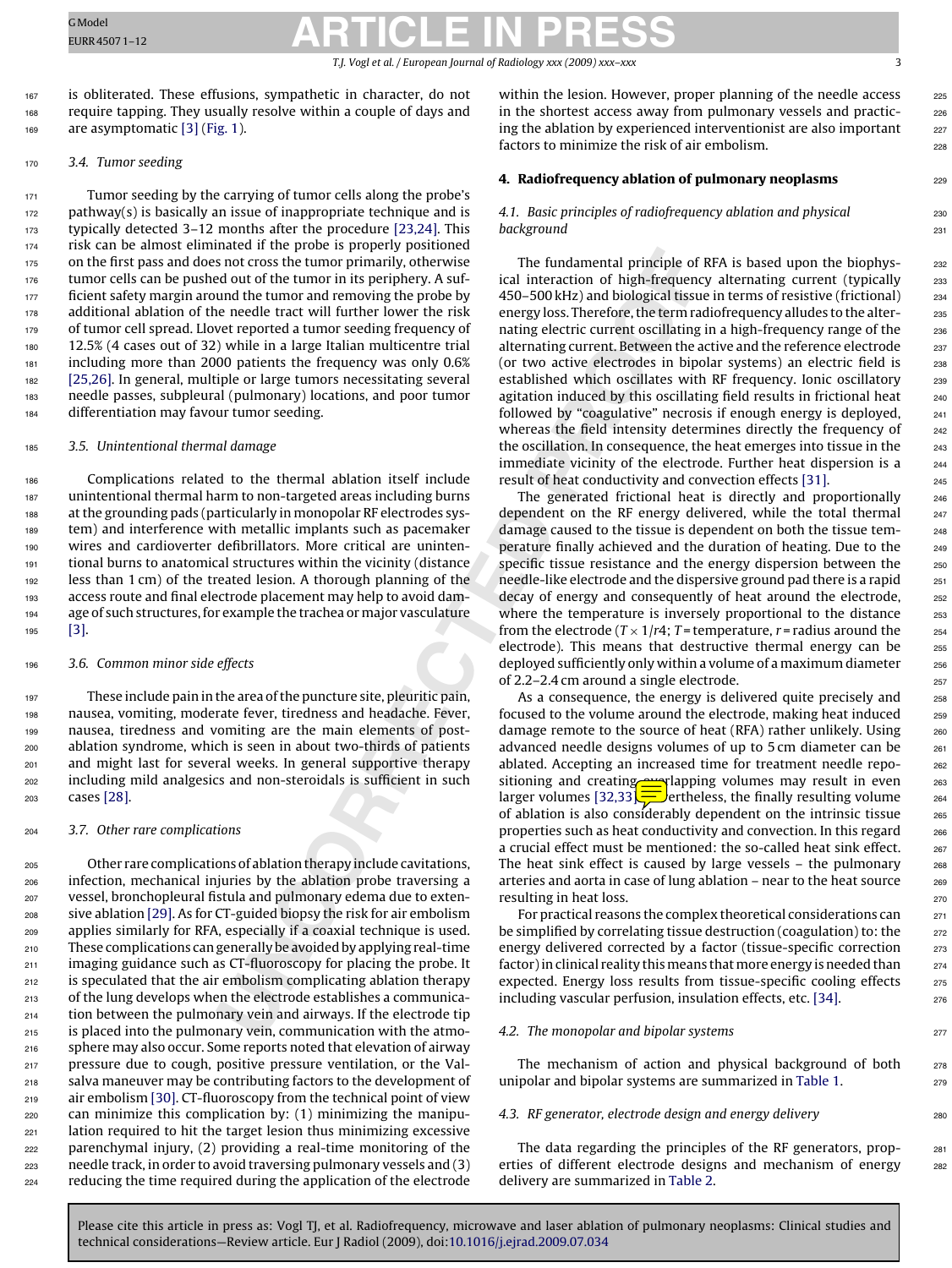<span id="page-3-0"></span>4 T.J. Vogl et al. / European Journal of Radiology *xxx (2009) xxx–xxx*

**Table 1**

Demonstrates the principles and differences between monopolar and bipolar systems.

| Item                                       | Monopolar system                                                                                                                                                                                                             | Bipolar system                                                                                                                                                                                    |
|--------------------------------------------|------------------------------------------------------------------------------------------------------------------------------------------------------------------------------------------------------------------------------|---------------------------------------------------------------------------------------------------------------------------------------------------------------------------------------------------|
| Role of patient in electrical connection   | The patient is turned into a resistor within a<br>closed-loop circuit consisting of: (a) RF generator,<br>(b) dispersive electrode (grounding pads placed on<br>patient thigh), (c) needle electrode.                        | The patient is not connected in the loop circuit. The<br>Circuit consists of: (a) RF generator, (b) needle<br>consisting of two non-insulated electrodes are<br>placed in situ in the same probe. |
| Role of the needle in the ablation process | The needle acts as a focusing electrode while the<br>grounding pad acts as a dispersive electrode.                                                                                                                           | The current will flow between the two poles<br>located in the same probe.                                                                                                                         |
| The path of electrical current             | An alternating electric field is created within the<br>tissue of the patient concentrating the electrical<br>energy around the non-insulated tip of the<br>needle-like electrode.                                            | The bipolar system avoids the energy dispersion<br>between the dispersive and focusing electrodes.<br>Thus avoids the unintentional skin burns from the<br>dispersive electrode.                  |
| Principle of ablation                      | Due to high electrical resistance of tissue in<br>comparison with the metal electrodes, there is<br>marked agitation of the ions present in the tissue<br>surrounding the needle-like electrode,<br>concentrating the energy | The same.                                                                                                                                                                                         |
| Reference                                  | $[1, 24 - 28]$                                                                                                                                                                                                               | [39–45]                                                                                                                                                                                           |

<sup>283</sup> 4.4. Practical considerations and technical limitations of RF <sup>284</sup> ablation of pulmonary neoplasms

<sup>285</sup> The efficacy of the RF energy deposition is determined by: (a) 286 the amount and duration of the energy exposure (watts, time) and, <sup>287</sup> **Q1** (b) probe design [\(Fig. 2\).](#page-4-0)

 Intrinsic tissue factors (heat connectivity and conversion) which is limited in the normal pulmonary parenchyma in comparison to the hepatic parenchyma due to the presence of air inside the alveoli which act as an insulator to both heat and electrical connec- tivity. This means that to ensure adequate current flow and heat dispersion, central positioning of the electrode within the lesion is mandatory. This limiting effect appears more significantly in small lesions (<1 cm), particularly when we add the technical difficulty due to respiratory movement and subcostal or subscapular location of the lesion.

To destroy any given tumor completely the ablation volume 298 should envelope the tumor entirely together with a safety margin 299 (5–10 mm) according to surgical rules ([Fig. 3\).](#page-4-0) The pathophysiologi- <sup>300</sup> cal rationale for the safety margin is the high likelihood of scattered  $301$ tumor cells (invisible to imaging) immediately around the tumor some nodule visible by imaging. If only the visible tumor is treated; then  $\frac{303}{200}$ local recurrence can easily emerge from the tumor cells remaining 304 around the visible tumor. In these cases, multiple overlapping abla- 305 tions or simultaneous use of multiple applicators may be required 306 to successfully treat the entire tumor and ablative margin, though 307 accurate targeting and probe placement can often be technically some challenging [34–47]. This may be also applicable to other ablation 309 techniques. 310

Another independent predictor of a successful ablation is the 311 tumor's vicinity to major vessels causing heat sink effects. Lu et al. 312  $[47]$  showed that, in 105 tumors with a mean diameter of 2.4 cm  $313$ 

#### **Table 2**

| The path of electrical current                                                                                                                                                                                                                                                                                                                                  | An aiternating electric field is created within the<br>tissue of the patient concentrating the electrical<br>energy around the non-insulated tip of the<br>needle-like electrode.                                                                                                  |                                                                                                                                                                                                                                                                                                                                                     | The bipolar system avoids the energy dispersion<br>between the dispersive and focusing electrodes.<br>Thus avoids the unintentional skin burns from the<br>dispersive electrode.                                                                                              |  |  |
|-----------------------------------------------------------------------------------------------------------------------------------------------------------------------------------------------------------------------------------------------------------------------------------------------------------------------------------------------------------------|------------------------------------------------------------------------------------------------------------------------------------------------------------------------------------------------------------------------------------------------------------------------------------|-----------------------------------------------------------------------------------------------------------------------------------------------------------------------------------------------------------------------------------------------------------------------------------------------------------------------------------------------------|-------------------------------------------------------------------------------------------------------------------------------------------------------------------------------------------------------------------------------------------------------------------------------|--|--|
| Principle of ablation                                                                                                                                                                                                                                                                                                                                           | Due to high electrical resistance of tissue in<br>comparison with the metal electrodes, there is<br>marked agitation of the ions present in the tissue<br>surrounding the needle-like electrode,<br>concentrating the energy                                                       |                                                                                                                                                                                                                                                                                                                                                     | The same.                                                                                                                                                                                                                                                                     |  |  |
| Reference                                                                                                                                                                                                                                                                                                                                                       | $[1, 24 - 28]$                                                                                                                                                                                                                                                                     |                                                                                                                                                                                                                                                                                                                                                     | $[39 - 45]$                                                                                                                                                                                                                                                                   |  |  |
|                                                                                                                                                                                                                                                                                                                                                                 |                                                                                                                                                                                                                                                                                    |                                                                                                                                                                                                                                                                                                                                                     |                                                                                                                                                                                                                                                                               |  |  |
| 4.4. Practical considerations and technical limitations of RF<br>ablation of pulmonary neoplasms<br>The efficacy of the RF energy deposition is determined by: (a)<br>the amount and duration style energy exposure (watts, time) and,                                                                                                                          |                                                                                                                                                                                                                                                                                    | To destroy any given tumor completely the ablation volume<br>should envelope the tumor entirely together with a safety margin<br>(5-10 mm) according to surgical rules (Fig. 3). The pathophysiologi-<br>cal rationale for the safety margin is the high likelihood of scattered<br>tumor cells (invisible to imaging) immediately around the tumor |                                                                                                                                                                                                                                                                               |  |  |
| (b) probe design (Fig. 2)<br>Intrinsic tissue factors (heat connectivity and conversion) which<br>is limited in the normal pulmonary parenchyma in comparison<br>to the hepatic parenchyma due to the presence of air inside the                                                                                                                                |                                                                                                                                                                                                                                                                                    | nodule visible by imaging. If only the visible tumor is treated; then<br>local recurrence can easily emerge from the tumor cells remaining<br>around the visible tumor. In these cases, multiple overlapping abla-<br>tions or simultaneous use of multiple applicators may be required                                                             |                                                                                                                                                                                                                                                                               |  |  |
| alveoli which act as an insulator to both heat and electrical connec-<br>tivity. This means that to ensure adequate current flow and heat<br>dispersion, central positioning of the electrode within the lesion is<br>mandatory. This limiting effect appears more significantly in small<br>lesions (<1 cm), particularly when we add the technical difficulty |                                                                                                                                                                                                                                                                                    | techniques.                                                                                                                                                                                                                                                                                                                                         | to successfully treat the entire tumor and ablative margin, though<br>accurate targeting and probe placement can often be technically<br>challenging [34-47]. This may be also applicable to other ablation<br>Another independent predictor of a successful ablation is the  |  |  |
| due to respiratory movement and subcostal or subscapular location<br>of the lesion.                                                                                                                                                                                                                                                                             |                                                                                                                                                                                                                                                                                    |                                                                                                                                                                                                                                                                                                                                                     | tumor's vicinity to major vessels causing heat sink effects. Lu et al.<br>[47] showed that, in 105 tumors with a mean diameter of 2.4 cm                                                                                                                                      |  |  |
| Table 2<br>Illustrates the different electrode designs, RF generators and mechanism of energy delivery.                                                                                                                                                                                                                                                         |                                                                                                                                                                                                                                                                                    |                                                                                                                                                                                                                                                                                                                                                     |                                                                                                                                                                                                                                                                               |  |  |
| Electrode design                                                                                                                                                                                                                                                                                                                                                | RF generators                                                                                                                                                                                                                                                                      |                                                                                                                                                                                                                                                                                                                                                     | Energy delivery                                                                                                                                                                                                                                                               |  |  |
| RF electrode consists of an insulated metallic<br>shaft and a non-insulated, active tip of<br>variable length and/or design.                                                                                                                                                                                                                                    | In the internally cooled single and cluster<br>electrode system (Cool-tip, Valleylab, Tyco<br>Healthcare) are mainly algorithms that are<br>applied, with pulsed delivery of high-energy<br>levels over a relatively short period of time<br>(10–15 min) without feedback control. |                                                                                                                                                                                                                                                                                                                                                     | The control of the process of ablation itself is<br>device dependent.                                                                                                                                                                                                         |  |  |
| To close the electric circuit between RF<br>generator, electrodes and patient, the active<br>tip must be located in contact with the target<br>tissue.                                                                                                                                                                                                          | In the multi-tined system with impedance<br>control (Boston Scientific) and the bipolar,<br>single or multi-electrode system (Olympus<br>Celon) a step-wise increased or fixed amount<br>of energy is controlled by the tissue resistance<br>rising with increasing desiccation.   |                                                                                                                                                                                                                                                                                                                                                     | The heat-related dehydration results in a<br>progressive coagulative necrosis and a loss of<br>conductibility followed by rising tissue<br>impedance.                                                                                                                         |  |  |
| To increase the volume of ablation<br>modifications have been made to the probe<br>design, e.g. extending the length of the<br>antenna (cluster needle, umbrella/inverted<br>umbrella-like design) or internal cooling of<br>the needle to avoid premature carbonization<br>around the probe followed by insulation and                                         | In the second multi-tined system<br>(AngioDynamics RITA) the power delivery is<br>controlled by temperature feedback derived<br>from thermostats at the tips of the tines.                                                                                                         |                                                                                                                                                                                                                                                                                                                                                     | Most RFA systems use the relative increase of<br>impedance as a parameter for controlling the<br>ablative process, while ascending impedance<br>down regulates the delivered power.                                                                                           |  |  |
| energy decay.<br>Larger coagulation volumes could be obtained<br>with the internally cooled cluster devices.                                                                                                                                                                                                                                                    |                                                                                                                                                                                                                                                                                    |                                                                                                                                                                                                                                                                                                                                                     | At present, only one system is equipped with<br>multiple thermostats at the tips of the<br>antennas, thus offering on-line monitoring of<br>the temperature. In general, the ablation<br>process takes 10-30 min per needle placement<br>to provide complete tissue necrosis. |  |  |
| The available electrodes provide ablation<br>volumes with more or less spherical<br>diameters of between 2 and 5 cm.<br>Reference: [37,42,43]                                                                                                                                                                                                                   | Reference: [31]                                                                                                                                                                                                                                                                    |                                                                                                                                                                                                                                                                                                                                                     | Reference: [31]                                                                                                                                                                                                                                                               |  |  |
|                                                                                                                                                                                                                                                                                                                                                                 |                                                                                                                                                                                                                                                                                    |                                                                                                                                                                                                                                                                                                                                                     |                                                                                                                                                                                                                                                                               |  |  |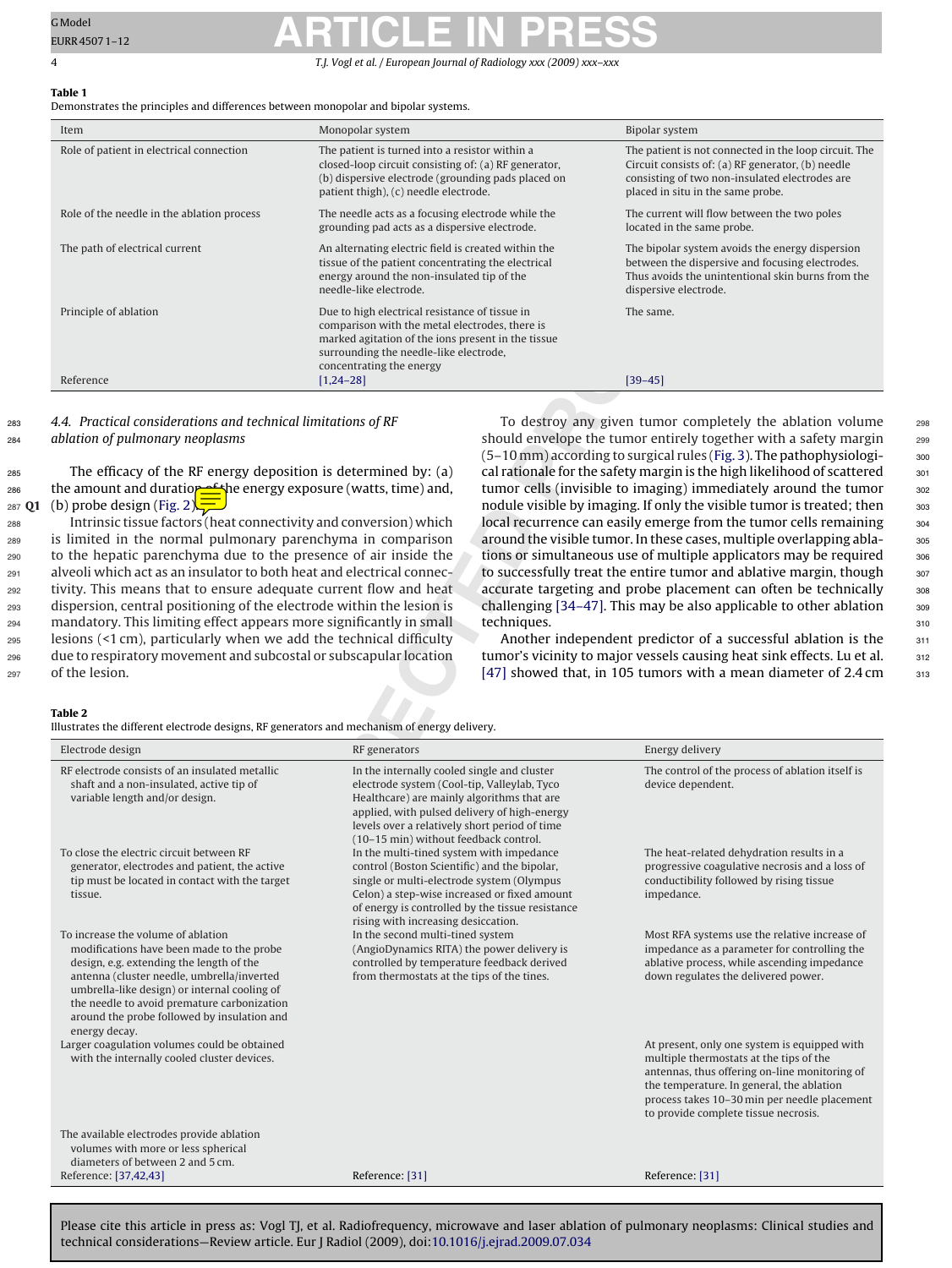T.J. Vogl et al. / European Journal of Radiology *xxx (2009) xxx–xxx* 5

<span id="page-4-0"></span>

**Fig. 2.** A metastatic deposit from breast carcinoma treated by RF ablation. (a) RF electrode within the vicinity of the lesion during ablation using Celon–Prosurg bipolar system (arrow). (b) Follow-up post-9 months showing local scarring of the lesion with no evidence of tumor remnants (arrow).

 treated with two different multi-tined and one cluster RFA system, lesions at least 3 mm from a major vessel presented a primarily incomplete ablation or recurrence only in 7%, while this was true 317 in 48% of tumors that were in the direct vicinity of major vessels [\[47\]. I](#page-10-0)n consequence, both these independent predictors of success – lesion size and vascular proximity – have to be incorporated into a RFA treatment concept. Overall, the primary success rates of RFA 321 in liver, kidney, lung and bone tumors range from 70% to more than 95%, depending on the tumor localization and type.

 Growth patterns of the tumor itself can affect the end response 324 of the ablation. Slowly growing tumors are more amenable to mul- tiple treatment sessions over longer periods of time. This renders metastases from sarcomas or other hypervascular metastases from 327 the technical point of view more liable for rapid recurrence if not properly ablated.

 An individual learning curve is necessary to collect enough personal experience to understand and to control the process of ablation sufficiently and  $\frac{1}{2}$  warrant an efficient result in terms of **Q2** tumor control [\[48–50\].](#page-10-0)

 Technical problems occur in <5% and consist of hard tumors bouncing off the electrode tip, desiccated tissue that adheres to the electrode tines and possibly preventing the easy withdrawal of the electrodes into the trocar, and failure to reach target tempera- ture. Lesions abutting the heart or major bronchi and vessels also constitute a technical challenge, both for spiking the tumor without harming these structures, but mainly for a successful and complete 339 ablation due to cooling effects of the circulating blood [\[3\].](#page-10-0) 340

Charred tissue sticking to the electrodes is very often observed.  $341$ In case of use of cluster electrodes, it can be usually overcome  $342$ by redeploying and retracting the hooks a few times. To prevent 343 or minimize tissue charring in the setting of rising impedance, it 344 may be useful to pause the delivery of RF energy, fully retract the  $345$ electrode arrays, rotate and re-deploy the arrays and then resume  $346$ delivery of RF energy.

Compared to the liver, which is a homogeneous solid organ, the 348 lung seems to be predisposed more to charring due to its tissue 349 composition with alternating air-filled spaces and bronchovascu-<br>350 lar bundles. As the aim of the RFA is not only to ablate the solid  $351$ tumor, but also a 1-cm safety margin surrounding the tumor, this 352 safety margin consists of normal healthy air-filled lung tissue that 353 may lead to charring. A possible solution to this problem might be  $354$ injection of saline, either through a central access provided on the 355 probe or through holes within the retractable needle tips, not only 356 decreasing the impedance, but also allowing for shorter ablation 357 times and significantly larger ablation lesions [\[46\].](#page-10-0) 358

In order to avoid bleeding from the needle track and tumor seed-<br>359 ing along the track cauterization of the track is recommended. This  $360$ is also recommended for other ablation techniques.

First-, second- and third-degree skin burns at the grounding pad 362 site during and after RFA do occasionally occur. The use of higher 363



**Fig. 3.** A metastatic deposit from hepatocellular carcinoma treated by MW ablation using Covidien, Valley Lab system. (a) The lesion before ablation (black arrow). (b) Follow-up post-3 months showing local scarring of the lesion with marked diminution of the size of the lesion.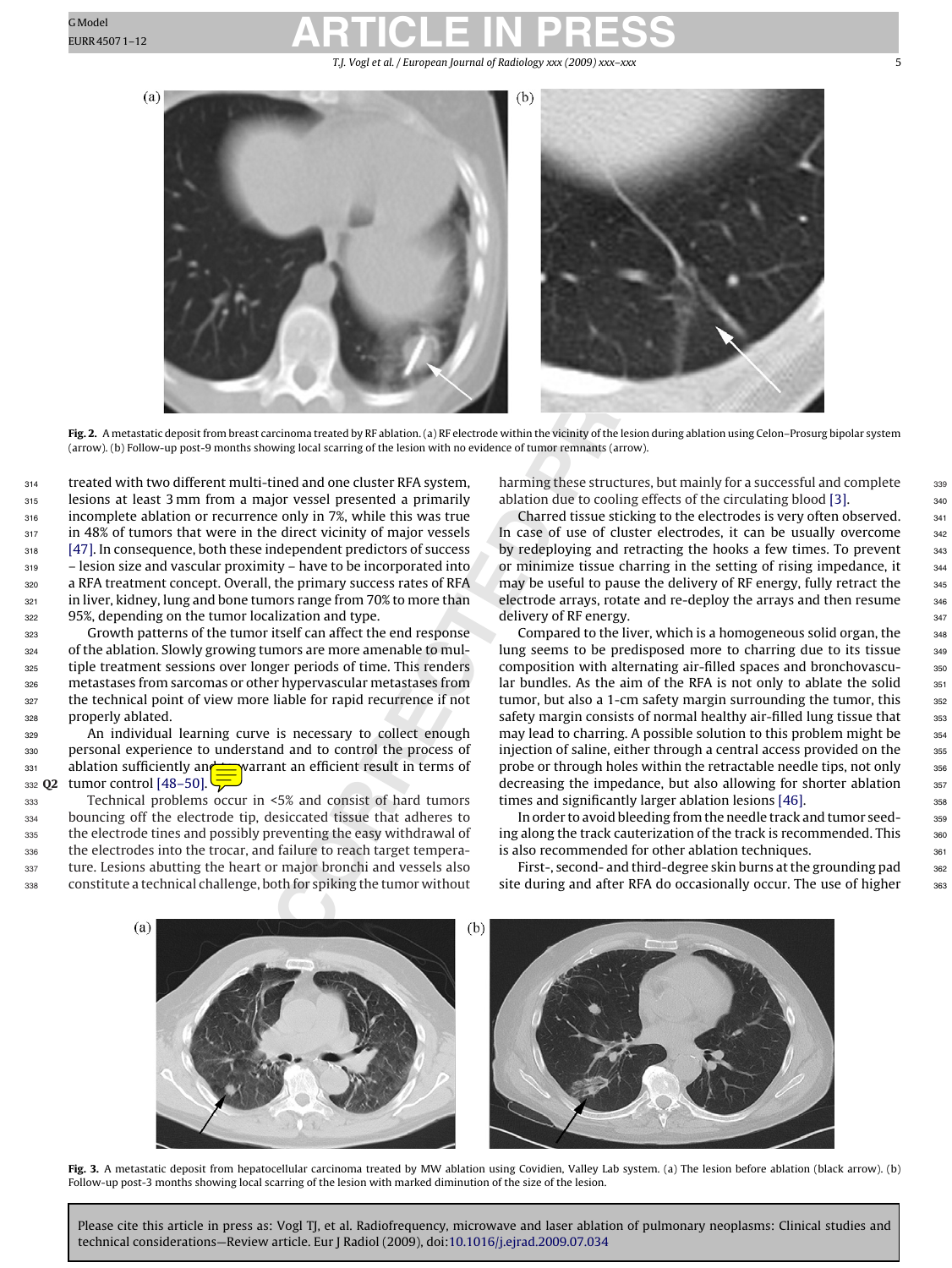| Table 3 <u>W</u>                                                                                                                  |  |
|-----------------------------------------------------------------------------------------------------------------------------------|--|
| <b>Q5</b> Demonstrates the results of variable clinical studies published in the literature regarding RF ablation of lung tumors. |  |

| Authors                         | Number of patients                                                              | Tumor pathology                                                                                                                             | Complications                                                                                                                                               | Method of follow-up           | Follow-up period                                              | Response to treatment                                                                                                                                                                                                | Survival rate                                                                                                                                                                                           |
|---------------------------------|---------------------------------------------------------------------------------|---------------------------------------------------------------------------------------------------------------------------------------------|-------------------------------------------------------------------------------------------------------------------------------------------------------------|-------------------------------|---------------------------------------------------------------|----------------------------------------------------------------------------------------------------------------------------------------------------------------------------------------------------------------------|---------------------------------------------------------------------------------------------------------------------------------------------------------------------------------------------------------|
| Pennathur et al.<br>(Ref. [52]) | 19 patients                                                                     | Stage I non-small-cell<br>lung cancer                                                                                                       | Pneumothorax (63%)<br>drainage with pig tail                                                                                                                | CECT and PET scan             | 29 months (range,<br>$9-52$ months)                           | CR: 10.5%, PR: 53%, SD:<br>26%, EP: 10.5%, LP: 42%.<br>Median TP: 27 months.                                                                                                                                         | 1 year survival 95%<br>(confidence interval,<br>$0.85 - 1.0$                                                                                                                                            |
| Lencioni et al. (Ref.<br>[1]    | 106 patients<br>(multicentre study)                                             | Non-small-cell lung<br>cancer (NSCLC) in 33<br>patients, metastasis<br>160 patients (183 lung<br>tumours. 3.5 cm in<br>diameter or smaller) | Pneumothorax $(n=27)$<br>or pleural effusion<br>$(n=4)$ , which needed<br>drainage                                                                          | CT, CECT                      |                                                               | CR: 88%. No differences<br>in response were noted<br>between patients with<br>NSCLC or lung<br>metastases.                                                                                                           | For NSCLC: 1 year<br>survival 70%, 2 years<br>survival: 48%, For<br>Colorectal Met: 1 year<br>survival 89%, 2 years<br>survival 66%, for other<br>Met: 1 year survival<br>92%, 2 years survival<br>64%. |
| Simon et al. (Ref.<br>[8]       | 153 patients                                                                    | 189 lesions primary<br>and metastases                                                                                                       | Pneumothorax 28.4%.<br>9.8% chest tube<br>insertion rate. 30-day<br>mortality rate 3.9%.<br>2.6% procedure-specific<br>30-day mortality rate.               | CT and PET scanning           | Up to 5 years                                                 |                                                                                                                                                                                                                      | 1-, 2-, 3-, 4-, and 5-year<br>survival rates,<br>respectively, for NSCLC<br>were 78%, 57%, 36%,<br>27%, and 27%; rates for<br>colorectal pulmonary<br>metastasis were 87%,<br>78%, 57%, 57%, and 57%.   |
| Grieco et al. (Ref.<br>[53]     | 37 by RF 4 by MW<br>followed by<br>brachytherapy and<br>fractional radiotherapy | Inoperable stage I/II<br><b>NSCLC</b> tumors                                                                                                | Nine of 15<br>pneumothoraces<br>required chest tube<br>drainage $(22.0%)$                                                                                   |                               | The median follow-up<br>was 19.5 months                       | Local recurrence in<br>11.8% of tumors <3 cm<br>after an average of<br>$45.6 \pm 4.1$ months and<br>in 33.3% of the larger<br>tumors after an<br>average of $34.0 \pm 7.8$<br>months.                                | 97.6% at 6 months,<br>86.8% at 1 year, 70.4%<br>at 2 years, and $57.1\%$ at<br>3 years.                                                                                                                 |
| Steinke et al. (Ref.<br>$[54]$  | 23 patients                                                                     | 52 colorectal<br>pulmonary metastases<br>tumor diameter ranged<br>from $3$ to $4.2$ cm.                                                     | Pneumothorax: 43%.<br>Chest tube in 6<br>patients. Malignant<br>effusion: 1 patient.<br>Cavitation in 17%.                                                  | CT, CECT                      | The median follow-up<br>was 428 days (range,<br>173-829 days) | CR: at 1 year in 40<br>lesions, PR: in 17,<br>decreased in 5, SD: 4,<br>PD: 14                                                                                                                                       | Five patients died at 5,<br>6, 8, 8, and 12 months<br>after RFA.                                                                                                                                        |
| Yasui et al. (Ref.<br>$[10]$    | 35 patients in 54<br>sessions                                                   | Primary: 3 Met: 96<br>lesions 3-80 mm in<br>largest diameter;<br>mean, 19.5 mm                                                              | Mild Pneumothorax<br>35.2% pneumothorax<br>requiring Chest tube<br>(7.2%) haemoptysis<br>$(11.1%)$ pleural effusion<br>3.2% abscess 1.9%<br>hemothorax 1.9% | CT, CECT an<br>histopathology | Follow-up was $1-17$<br>months (mean, 7.1<br>months)          | Complete coagulation<br>necrosis was achieved<br>in 91%                                                                                                                                                              |                                                                                                                                                                                                         |
| Yamagami et al.<br>(Ref. [55])  | 34 patients                                                                     | 82 tumors in 103 RF<br>ablation sessions                                                                                                    | Pneumothorax<br>occurred in 27<br>procedures                                                                                                                | CT, CECT                      | Mean follow-up period<br>of 10 months (range,<br>6-28 months) | LP: 22.0% at 3 months,<br>in 10 lesions at 6<br>months in 5 lesions at<br>9 months and in<br>1esion, and in 2 lesions<br>after 12 months.<br>Mean local<br>progression-free<br>duration was $8.7 \pm 4.5$<br>months. |                                                                                                                                                                                                         |

[10.1016/j.ejrad.2009.07.034](dx.doi.org/10.1016/j.ejrad.2009.07.034)

<span id="page-5-0"></span>technical considerations—Review article. Eur J Radiol (2009), doi:

6

**ARTICLE IN PRESS** h  $\mathbf{P}$ RTI T.J. Vogl et al. / European Journal of Radiology xxx (2009) xxx-xxx T.J. Vogl et al. / European Journal of Radiology 0 п Ш and the  $\geq$ PRESSS *xxx (2009) xxx–xxx*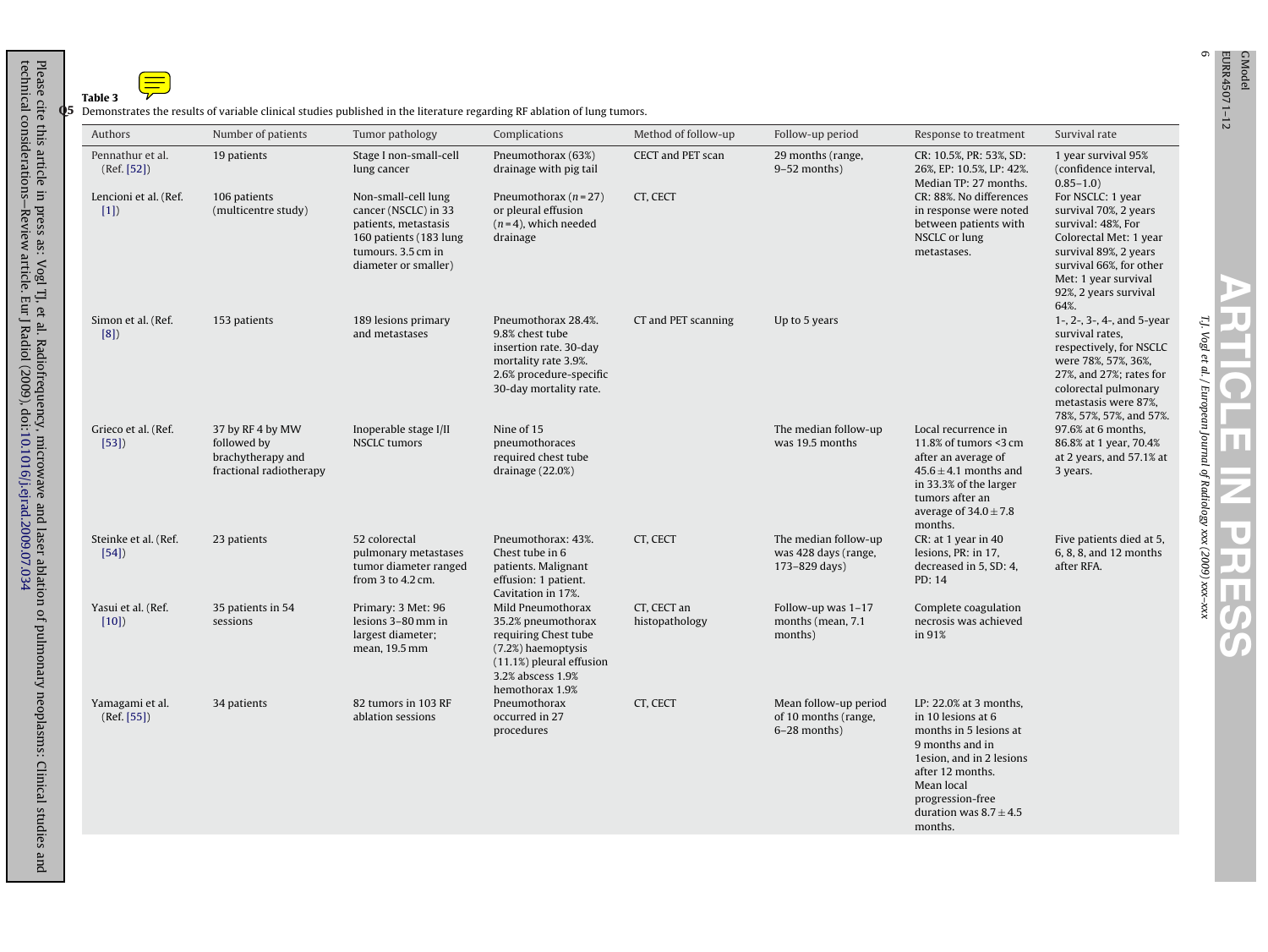T.J. Vogl et al. / European Journal of Radiology *xxx (2009) xxx–xxx* 7



currents for a longer period of time in RFA of tumors and when 364 the contact of the grounding pads to the skin surface is not suf-<br>365 ficient (e.g. by sweat or hairs under the pad) the RF power is not  $366$ dispersed efficiently and "spots" of high current flow may be gen-<br>367 erated, resulting in burns. Defects of the electrode's insulation or 368 metallic coaxial introducers, which may act as secondary antenna 369 by induction, can also create burns at the skin entry site  $[3]$ .  $370$ 

### 4.5. Clinical studies using RF ablation technique  $371$

Results of variable clinical studies are summarized in [Table 3.](#page-5-0) 372

### **5. Microwave ablation** 373

5.1. Physics of microwave heating 374

Microwaves belong to the electromagnetic waves with wave-<br>375 lengths in the range of 30 cm (frequency =  $1$  GHz) to  $1$  mm  $376$ (300 GHz). For medical uses specific frequencies between 915 mHz 377 and 2.4 GHz are employed. As the water molecule exhibits an elec- 378 tric dipole moment, the electric field of the MW excites harmonic 379 oscillations in the water as they try to align themselves with the 380 alternating electric field, resulting in warming. Other molecules are  $\frac{381}{100}$ heated by convection due to the fact that macromolecules are not 382 directly affected by microwaves. The lowest resonance frequency 383 of the water molecule is at 22.2 GHz. However, even at MW fre-<br>384 quencies in the range of  $1-2$  GHz, the electromagnetic energy is  $385$ effectively absorbed with a typical efficiency factor of 50-60% [\[58\].](#page-11-0) 386

### 5.2. Microwave ablation compared to radiofrequency ablation 387

Compared to RF ablation, which deposits thermal energy 388 in the tissue by resistive heating using alternating current at  $389$ 365–480 kHz, MW ablation uses a different principle providing the-<br>390 oretically several advantages [\(Table 4\).](#page-7-0) The MW antenna emits  $391$ electromagnetic radiation into the tissue without the necessity of 392 an electrical current. The resulting coagulation necrosis, however, is  $\frac{393}{2}$ similar in histopathological examination in both modalities [\[59,60\].](#page-11-0)  $394$ As no electrical current is applied, carbonization, tissue boiling 395 and steam bubbles surrounding the applicator do not hamper the 396 energy deposition. Much higher tumor temperatures may, there-<br>397 fore, be reached as compared to RF ablation of up to temperatures of 398 150  $\degree$ C. As there is an exponential dependence between tissue tem- $\qquad$  399 perature and induced cell death, complete coagulation of malignant  $400$ tissue may be achieved in much shorter treatment time. As no elec-  $401$ tric current is passing through the patient's body in MW ablation,  $402$ there is no necessity for the placement of grounding pads. The dan-<br>403 ger of tissue heating in unwanted areas is strongly reduced, which  $404$ may occur in RF ablation especially at transitions of anatomical 405 structures with relatively high electrical resistance, such as ves-  $406$ sel walls and the skin-to grounding pad transition. Both modalities  $407$ are reported to show comparable ablation diameters. RF ablation  $408$ typically creates ablation diameters of  $2-4$  cm depending on the  $408$ ablation system applied (multi-tined, internally cooled single or  $410$ cluster) [61]. The clinically used MW devices show varying sizes of  $411$ coagulation volume depending on their geometry: applicators of  $412$ straight geometry are reported to achieve coagulation diameters  $413$ of up to 2.5 cm [\[62\], w](#page-11-0)hereas single loop-antenna applicators were  $414$ reported to result in coagulation diameters of up to  $3.5 \text{ cm}$  [\[63\].](#page-11-0)  $415$ To increase the coagulation volume, multi-applicator approaches  $416$ may be used (multi-polar RF devices, multi-applicator MW). With  $417$ increasing ablation power, however, the danger of tissue heating 418 in unwanted areas significantly increases in RF ablation, whereas 419 this is not an issue in MW ablation. The pathway of the electrical 420 current through the body in RF ablation is dependent on anatomi-<br>421 cal structures, and notable distortions of the spherical geometry of  $\qquad$  422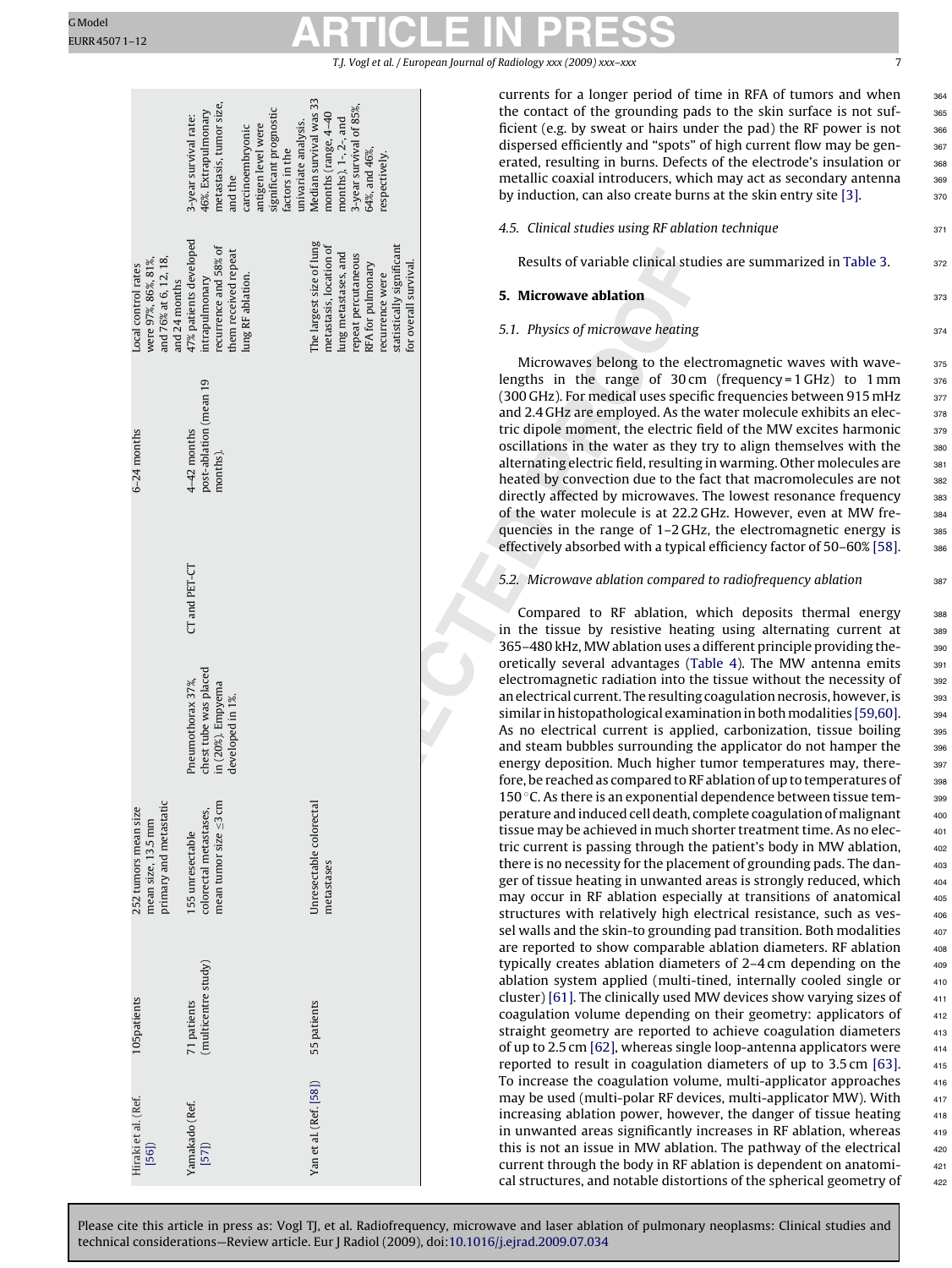<span id="page-7-0"></span>8 T.J. Vogl et al. / European Journal of Radiology *xxx* (2009) *xxx*-

| Table 4 |  |  |  |  |  |
|---------|--|--|--|--|--|
|---------|--|--|--|--|--|

Illustrates the advantages and disadvantages of radiofrequency (RF), microwave (MW) and laser interstitial thermotherapy (LITT).

| RF          | 1. Direct puncture of the lesion with simple manipulation                                                                               | 1. Impedance problem<br>2. Smaller ablation volumes<br>3. Thermometry is not possible                                                                    |
|-------------|-----------------------------------------------------------------------------------------------------------------------------------------|----------------------------------------------------------------------------------------------------------------------------------------------------------|
| <b>MW</b>   | 1. Direct puncture of the lesion with simple manipulation<br>2. Absence of impedance problem<br>3. Induction of larger ablation volumes | 1. Tissue carbonization<br>2. Thermometry is not possible                                                                                                |
| <b>LITT</b> | 1. Lower cooling effect<br>2. Absence of impedance problem<br>3. Induction of larger ablation volumes<br>4. Possible thermometry        | 1. Insertion of the applicator by coaxial sheath system<br>2. Applicator diameter is relatively larger than that of RF and MW<br>3. Tissue carbonization |

 the ablation volume have been reported for RF ablation, decreas-<sup>424</sup> ing the predictability of the ablation outcome. Another drawback of RF ablation is the limited possibility of multi-applicator use in conventional monopolar techniques due to a shielding effect of the electric current among the multiple RF applicators [64], leading to unpredictable coagulation geometries for arbitrary placement of electrodes. No interference between different electrodes is found in MW ablation [\[62\]. T](#page-11-0)hree different modalities of energy disposi- tion in a MW multi-applicator approach have been described [65]: the coherent application of energy with one generator for each electrode, which is the conventionally applied technique. In the incoherent approach, one generator switches rapidly between the multiple applicators. To further improve uniformity of power depo- sition, phase modulation between applicators has been proposed. The last two modalities, however, have not as yet been sufficiently investigated. Vascular flow may cause a significant reduction in the effectiveness of RF ablation due to cooling of the perivascular area, 440 which is called the heat sink effect [66]. In several recent publica- tions [\[66,67\], t](#page-11-0)he opposite effect was described for MW ablation, where a selective tracking of the ablation zone along blood vessels was discovered. Up to now, no complete explanation has been  $443$ found for this effect. It was suggested that the presence of a vessel  $444$ causes a distortion or extension of the energy distribution pattern <sup>445</sup> of the electromagnetic irradiation [\[67,68\]. T](#page-11-0)he effect was also sug- <sup>446</sup> gested to possibly be caused by thermally produced vapor traveling  $447$ though the vessel [62]. The increased performance of MW ablation  $448$ close to vessels may reduce the local relapse rate close to liver veins <sup>449</sup> as compared to RF ablation. However, it may carry an increased risk  $450$ of complications associated with thrombosis of major vessels. <sup>451</sup>

### 5.3. Clinical studies 452

Microwave ablation represents the most recent addition to 453 the growing armamentarium of available ablative technologies. 454 Administered in a manner similar to radiofrequency ablation, the  $\frac{455}{455}$ lung tumor is localized under imaging guidance, and a microwave  $456$ antenna is placed directly into the tumor bed. In contrast to exist-<br>457 ing thermoablative technologies, however, microwave treatment 458 offers several key theoretical advantages. These include consis- <sup>459</sup> tently higher intratumoral temperatures, larger ablation volumes,  $460$ 



**Fig. 4.** A metastatic deposit from breast carcinoma treated by LITT. (a) A 6-mm left upper lobe metastatic lesion (arrow). (b) During LITT ablation therapy. Notice the gaseous evaporation and ground glass opacity surrounding the fiber optic sheath (arrow). (c) CT follow-up 24 h post-ablation showing a localized hematoma at the ablation bed. (d) CT scan 6 months follow-up post-ablation showing complete resolution of the hematoma and residual scarring in the ablation bed with no evidence residual or recurrent lesions in the ablated zone.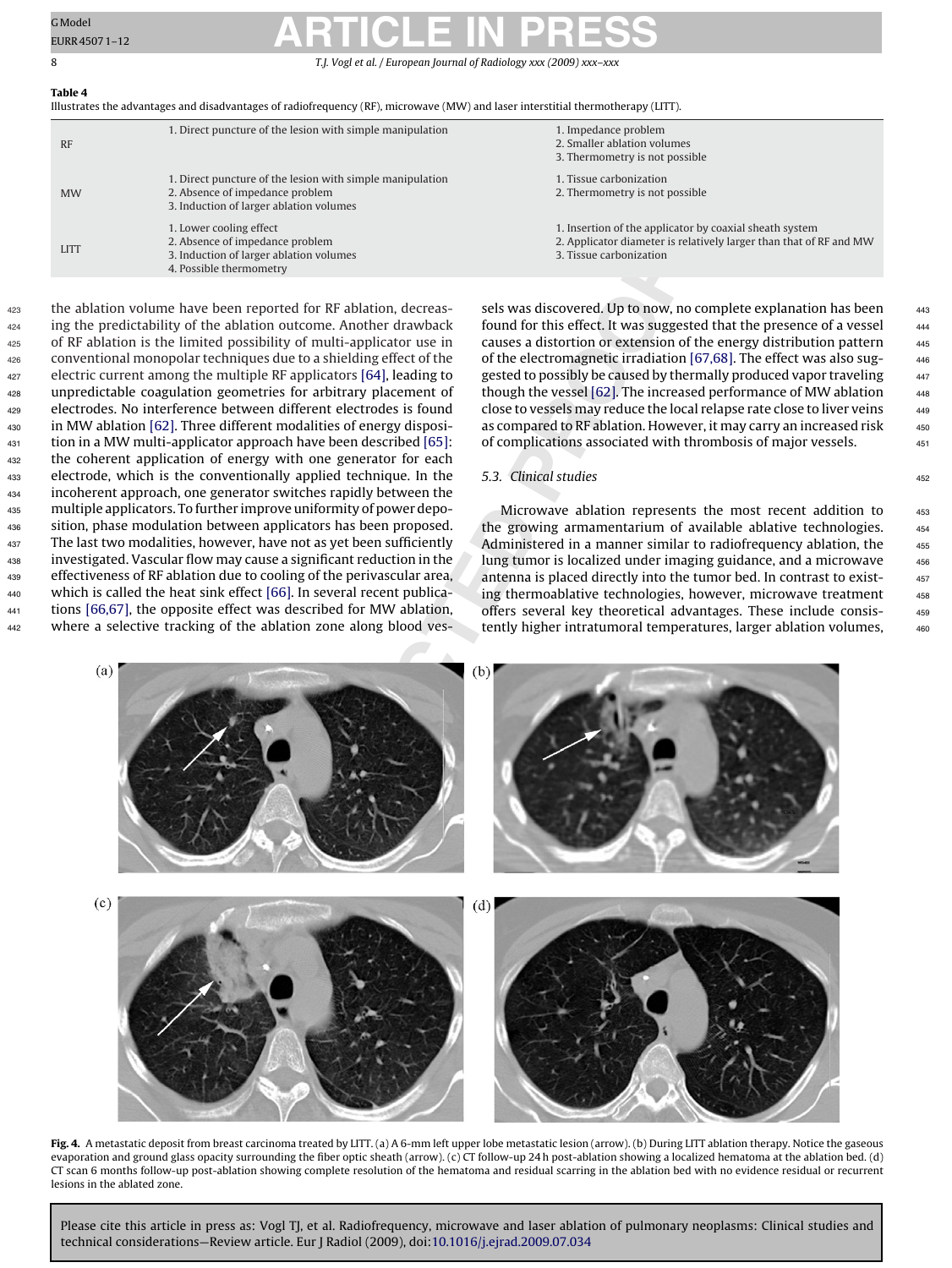T.J. Vogl et al. / European Journal of Radiology *xxx (2009) xxx–xxx* 9

461 reduced treatment times, and improved convection profile. As a nascent technology, efficacy and outcomes data for microwave ablation of pulmonary malignancies remain relatively lacking com- pared with other thermoablative techniques; however, early trials have demonstrated promising results. It is hoped that further refinements in the clinical application of this technology will con-467 tinue to improve the care of patients with lung cancer ([Fig. 4\).](#page-7-0)

 Wolf et al. carried out the largest available clinical study of microwave ablation of lungmalignancies including 50 patients who underwent 66 ablation sessions. They used a single microwave 471 antenna in 53% ( $n = 35$ ), two antennae in 5% ( $n = 3$ ), three antennae in 27% (n = 18), four antennae in 9% (n = 6), and multi-tine deploy-473 able ring was used in  $6\frac{1}{2}$  (n = 4). 74% of patients had no recurrence of disease at the ablation site (residual disease) that was evidenced at imaging longer than 6 months after initial ablation. Presence of residual enhancing tumor was more commonly found at follow-up 477 of treated tumors that were larger than 3 cm. Thus, index tumor size larger than 3 cm was predictive of residual disease in these 479 patients. As a result, the 1-year local control rate was  $67\% \pm 10$ ,<br>480 with a mean of 16.2 months + 1.3 to first recurrence distant from 480 with a mean of 16.2 months  $\pm$  1.3 to first recurrence distant from<br>481 the ablation site. The 1-, 2-, and 3-vear actuarial survival rates the ablation site. The 1-, 2-, and 3-year actuarial survival rates 482 were  $65\% \pm 7$ ,  $55\% \pm 9$ , and  $45\% \pm 11$ , respectively. No intraproce-<br>483 dural deaths occurred. Overall 30-day post-ablation mortality rate dural deaths occurred. Overall 30-day post-ablation mortality rate was 0%. Pneumothorax occurred after 39% (26 of 66) of ablation sessions, and 69% (18 of 26) of these occurrences of pneumothorax were classified as mild and did not require chest tube placement. Of the cases of pneumothorax that occurred in 26 ablation ses- sions, eight were classified as moderate to severe pneumothorax and required chest tube placement [69].

### <sup>490</sup> **6. Laser ablation**

### <sup>491</sup> 6.1. Basic principles of laser ablation and physical background

 Interstitial laser-induced thermotherapy (LITT) is a minimally invasive technique using optical fibers to deliver high-energy laser radiation to the target lesion. The physical mechanism of tumor destruction using laser ablation is temperature elevation within the tumor core by the laser fiber high enough to induce coagulation necrosis. Laser coagulation is performed by using neodymium–yttrium aluminium garnet (Nd:YAG) laser light with a wavelength of 1064 nm. The light is delivered through 400-mm- long fibers terminated by a specially developed diffuser which emits laser light to an effective distance of up to 12–15 mm [70]. The water content was estimated to be 83.7% of human lung parenchyma. This relatively high water content leads to good ther- mal conduction and high thermal capacity. Thus, induced warmth is stored, and the heat effect spreads slowly into the periphery. Hence, high temperature yet long exposure times are required ranging between 10 and 30 min for clinically relevant lesion sizes. An effec- tive rise in temperature leads to thermal change and tissue damage. Since a part of the energy as a function of the temperature gradient diffuses into the colder environment, thermally induced necroses can reach sizes that exceed the optical penetration depth [69].

### <sup>512</sup> 6.2. Laser ablation compared to RF ablation

 Energy propagation from radiofrequency ablation is focused on the solid tumor portions due to the insulating effects of the surrounding lung tissue. However, the same effect limits further energy deposition, and the impedance rise at the zone of transition between tumor and lung parenchyma leads to a break of current flow (roll off). In contrast to RFA, the laser functions with the irra- diation of coherent monochromatic light, which is appropriately absorbed by the tissue and works independently of the impedance rise [\[70\]](#page-11-0) [\(Table 4\).](#page-7-0)

The thermosensitivity of certain MR sequences is the key to real-  $521$ time monitoring, allowing accurate estimation of the actual extent  $\qquad$  522 of thermal damage. Thus, laser can destroy tumor by direct heating, s23 while greatly limiting damage to surrounding structures. Exper-<br>
<sub>524</sub> imental work has shown that a well-defined area of coagulative 525 necrosis is obtained around the fiber tip, with minimal damage to  $\frac{526}{256}$ surrounding structures. The success of LITT is dependent on deliver-<br><sub>527</sub> ing the optical fibers to the target area, real-time monitoring of the  $\frac{528}{2}$ effects of the treatment and subsequent evaluation of the extent of  $\qquad$  529 thermal damage. The key to achieving these objectives is the imag-<br><sub>530</sub> ing method used. MR-guided laser-induced thermotherapy offers a  $_{531}$ number of potential treatment benefits. First, MR imaging provides  $532$ unparalleled topographic accuracy due to its excellent soft-tissue 533 contrast, high spatial resolution and multi-planar reconstruction. 534 Secondly, the temperature sensitivity of specially designed MR 535 sequences can be used to monitor the temperature elevation in 536 the tumor and surrounding normal tissues. This enables the exact  $\frac{537}{2}$ visualization of the growing coagulative necrosis. A big advantage s<sub>38</sub> of laser ablation over radiofrequency (RF) ablation is that it can 539 be combined with MR because (laser) light is used instead of RF.  $\frac{540}{2}$ To generate an MR image an RF pulse is used. If there is any  $RF = 541$ source in the MR room there is always interference between the  $\frac{542}{2}$ radiofrequencies from the RF generator and the radiofrequencies  $543$ from the MR scanner. The result is that the MR image is completely  $_{544}$ destroyed. Even with an MR-compatible RF probe it is necessary to  $\frac{545}{545}$ disconnect the probes for every MR scan and this is quite uncom-<br><sub>546</sub> fortable. 547

### 6.3. Technique of LITT 548

**Example the main tend in the degree and the control in the time in the system. They are the system in the degree and the system and the system and the system (n= 4), 74x of particle in the centrol in the centrol in the sy** Laser coagulation is performed using a Neodymium-YAG laser  $\frac{548}{2}$ (Dornier MediLas 5060 or Dornier MediLas 5100) with a specially  $5500$ developed flexible laser applicator. Furthermore an application kit  $_{551}$ for percutaneous treatment was developed and optimized for our 552 purposes. Laser light with a wavelength of 1046 nm is transmitted  $_{553}$ to tissue with a diffusing applicator. Laser light of this wavelength  $554$ penetrates deeply into biological tissue, where photon absorp- <sup>555</sup> tion and heat conduction lead to hyperthermic and coagulative 556 effects. The tissue destruction may be immediate or delayed. The 557 cooled power laser system (SOMATEX, Germany) for MR-guided 558 minimally invasive percutaneous laser-induced thermotherapy of 559 soft-tissue tumors consists of an MR-compatible cannulation nee-<br><sub>560</sub> dle (length 20 cm, diameter 1.3 mm) with a tetragonal beveled  $_{561}$ tip and stylet; guide-wire (length 100 cm); 9-French sheath with 562 stylet; and a 7-French double-tube thermo-stable (up to  $400\degree C$ ) 563 protective catheter (length 40 cm) also with a stylet, which enables  $564$ internal cooling with saline solution. Cooling of the surface of the 565 laser applicator modifies the radial temperature distribution so that 566 the maximum temperature shifts into deeper tissue layers. The pro-<br><sub>567</sub> tective catheter prevents direct contact of the laser applicator with 568 the patient and enables complete removal of the applicator even  $\frac{569}{569}$ in the unlikely event of damage during treatment. This increases  $570$ patient safety and simplifies the procedure. The catheter is trans-<br> $571$ parent for laser radiation and resistant to heat (up to 400  $\mathrm{^{\circ}C}$ ). Marks  $_{572}$ on the sheath and the protective catheter allow exact positioning of  $573$ both in the lesion. The system is fully compatible with MR imaging  $574$ systems. Magnetite markers on the laser applicator allow an easier  $\frac{575}{2}$ visualizing and positioning procedure. The laser itself is installed <sup>576</sup> outside of the examination unit. The laser light is transmitted via a 577 10-m long optical fiber. Prior to LITT treatment all patients undergo  $\frac{578}{2}$ CT and a contrast-enhanced MRI study at least 2 days prior to the  $579$ intervention. After localization of the tumor with CT, local anesthe- 580 sia is achieved with 20-30 ml of 1% mepivacaine. Distance to the 581 lesion and the puncture angle are calculated electronically.  $582$ 

After CT-guided puncture of the lesion and positioning of the 583 laser application system, the patient is transferred to a conventional sample 1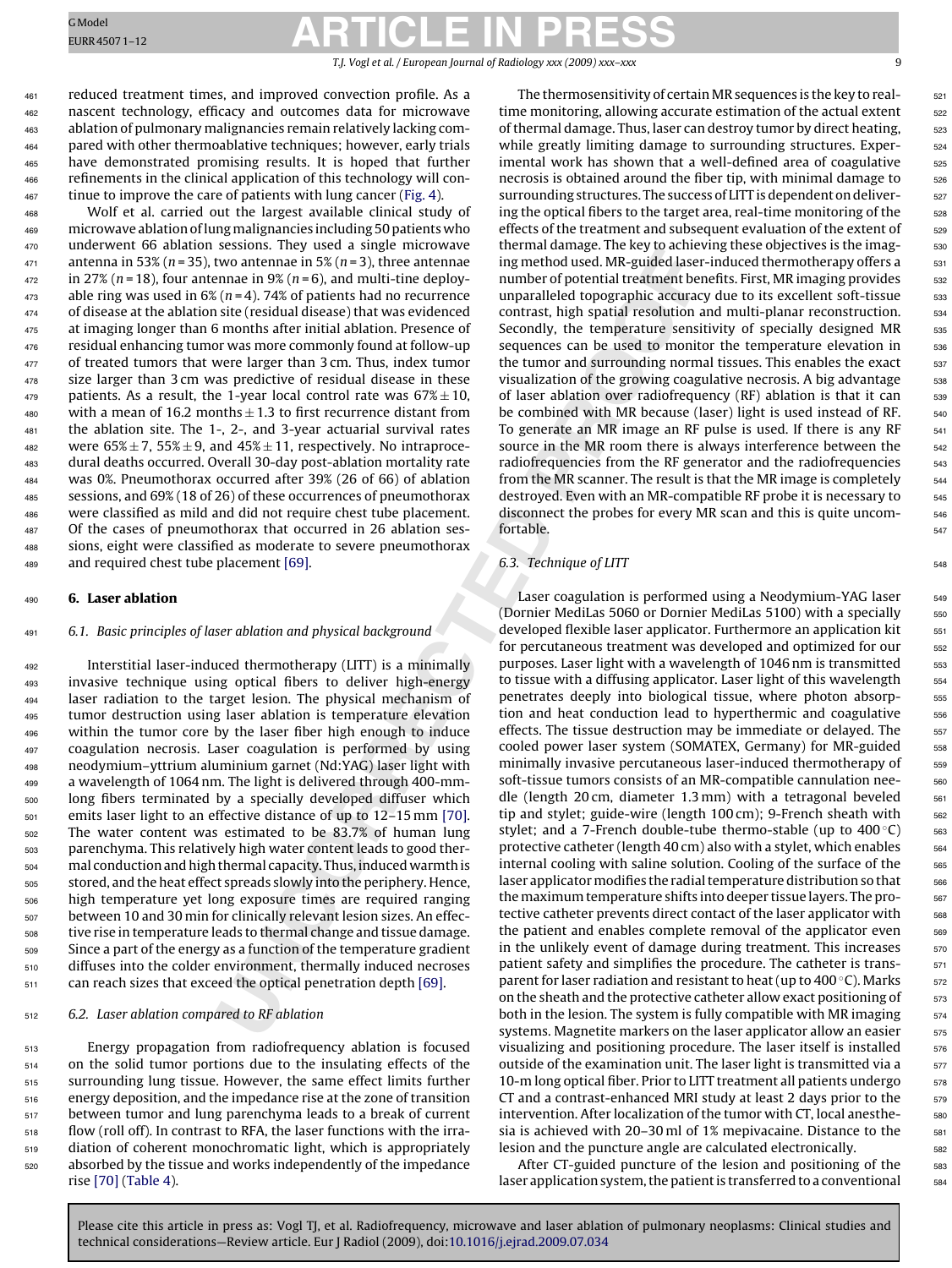GModel EURR 4507 1–12

### **ARTICLE IN PRESS**

10 T.J. Vogl et al. / European Journal of Radiology *xxx (2009) xxx–xxx*

 MR system. First of all a magnetite marker is placed for verification of the positioning of the laser application systems. After verifying the correct positioning of the laser application systems in relation to the lesion, the magnetite markers are removed and the laser applicator inserted in the laser application system. In most cases a 3-cm active length of the laser applicator is used (2 and 4 cm active lengths are also available). For larger lesions the multi-applicator technique and the pull-back technique are used. All laser applica- tors per lesions are used simultaneously in order to get synergistic <sup>594</sup> effects.

 Therefore, in all patients the ablation procedure is performed by using T1-weighted thermal imaging to monitor the LITT proce- dures, and in all patients the procedure is modified concerning the duration of ablation. Moreover, the pull-back procedure is calcu- lated on the basis of the thermal imaging. The pull-back procedure is used to enlarge the coagulation necrosis in the longitudinal axis by pulling back the laser fiber between 1 and 3 cm (depending on the size of the lesion, the relationship to surrounding structures, and the thermal imaging) within the protective catheter. In no case is the ablation procedure performed on a time or energy basis.

 The LITT treatment is performed under MR guidance using T1-  $\cos$  weighted GE sequences (TR/TE = 140/12, flip angle = 80 $\degree$ , matrix 128–256, 5 slices, slice thickness 8 mm, interslice gap 30%, acqui- sition time 15 s) in axial slice orientation and parallel to the laser applicators. These two sequences are repeated every minute. Increasing tissue temperature results in an increase in the T1 relax-611 ation time. Finally this results in a decrease of signal intensity. The entire LITT treatment is performed using local anesthesia and intra- venously injected analgesics (Pethidin 10–80 mg) and/or Piritramid 5–15 mg and sedation (2–10 mg midazolam). After the procedure 615 the needle track is closed with fibrin glue as a local haemostatic <sup>616</sup> agent.

<sup>617</sup> 6.4. Practical considerations and technical limitations of LITT 618 therapy for treatment of lung neoplasms

619 1. The efficacy of the LITT energy deposition is determined by the:

<sup>620</sup> a. Amount and duration of the energy exposure (watts, time).

621 b. Technical experience of the interventionist teamwork being a multistage procedure that requires in the first stage proper appli- cation of the sheath within or in the periphery of the lesion under CT guidance then the ablation stage of the targeted lesion under MRI guidance. Technical failure in any stage means inadequate ablation.

627 2. The most important advantage of LITT over other ablative proce- dure is the real-time monitoring of ablation under MRI guidance. This allows optimal adjustment of energy required for abla- tion. Each of excess or less energy than optimal carries its drawbacks; the former means excess destruction of normal pul-monary parenchyma and the latter causes inadequate ablation.

 3. Although LITT has been proved high efficacy of ablation of liver tumors with a success comparable to surgical resection in large series in literature [\[71–73\]](#page-11-0) it is not widely used for ablation of lung tumors. This could be due to:

<sup>637</sup> a. The need of a specialized center with well-trained personnel, <sup>638</sup> being a team work procedure rather than mono-therapist.

 b. The need for sheath system (applied coaxially using guide-wire system) makes the bore used for application relatively larger than that used by the RF or MW electrodes. In addition the relatively longer time required to accomplish the ablation pro- cedure. These factors render the procedure liable for higher incidence of pneumothorax and bleeding.

### $6.5$  Clinical studies  $645$

Percutaneous laser ablation or laser-induced thermal therapy 646 is a local treatment of primary and secondary malignant lung  $647$ tumors, primarily in patients whose condition is not amenable 648 to surgical resection. Rosenberg et al. [\[74\]](#page-11-0) recently showed their  $649$ experience in studying the efficacy of LITT therapy in pulmonary 650 metastases of different primary of origins including colorectal 651 carcinoma, renal cell carcinoma, malignant melanoma, breast car-<br><sub>652</sub>  $cinoma$ , sarcoma, and others. They used another laser applicator  $653$ system which is modified to decrease required manipulation for 654 application and with smaller diameter to be optimized for pul-<br>
655 monary ablation (miniaturized internally cooled applicator system, 656 Monocath, Trumpf Medizinsysteme). This system consisted of a 657 5.5-French polytetrafluoroethylene tube carrying a titanium man- 658 drin for catheter placement. The mandrin was later replaced by an 659 optical laser fiber with a flexible diffuser tip. Diffuser tips of dif-<br>660 ferent lengths  $(1, 2, 2.5,$  and 3 cm) were available, as were catheter  $661$ lengths of 12, 14, 16 and 18 cm. The use of three Nd:YAG laser gen-<br><sub>662</sub> erators at 1064 nm fitted with optional two- and four-time beam 663 splitters provided a variety of setting designs for simultaneous use 664 of multiple fibers.  $665$ 

Their clinical outcome data strongly support the potential of  $\qquad$   $\qquad$   $\qquad$   $\qquad$   $\qquad$   $\qquad$   $\qquad$   $\qquad$   $\qquad$   $\qquad$   $\qquad$   $\qquad$   $\qquad$   $\qquad$   $\qquad$   $\qquad$   $\qquad$   $\qquad$   $\qquad$   $\qquad$   $\qquad$   $\qquad$   $\qquad$   $\qquad$   $\qquad$   $\qquad$   $\q$ laser ablation for improving long-term survival. Their prospective  $\frac{667}{667}$ study included 64 patients with pulmonary metastases underwent 668 laser-induced thermal ablation. A total of 129 percutaneous pro-<br><sub>669</sub> cedures were performed to manage a total of  $108$  lung lesions.  $670$ The median tumor size was  $2.0 \text{ cm}$  (range,  $0.4-8.5 \text{ cm}$ ). Defini-  $671$ tive management of initial pulmonary disease was achieved in  $31$  672 of 64 patients. The 1-, 2-, 3-, 4-, and 5-year survival rates after  $673$ ablative therapy were 81%, 59%, 44%, 44%, and 27%. The median  $674$ progression-free interval was 7.4 months. There were no ther-<br>
675 apy related deaths. Pneumothorax occurred in 38% of the patients,  $676$ necessitating periprocedural drainage in 5% of all cases. Parenchy-<br>677 mal bleeding  $(13\%$  of cases) was self-limited  $[74]$ .

### **7. Conclusion** <sup>679</sup>

ents the ablation procedure is performed<br> **UNCORRECTED**<br>
Eventina smoking in onlinion is modified to decerning the<br>
term dimaging to monitor the LIT process. Neverthe proposed to the<br>
the procedure is modified concerning t The ablation therapy of pulmonary neoplasms whether primary 680 or metastatic can be classified into curative, neoadjuvant, and pal-<br>
681 liative and/or symptomatic. The curative potential of ablation can 682 be defined as the achievement of long-term survival associated 683 with effective local control. In a patient whose condition is so seri-<br><sub>684</sub> ous this can be a goal worth achieving. The nature of disseminated  $\qquad$  685 malignancies limits the chances of a complete cure because the 686 development of new metastases in the same or another organ is  $687$ always possible. Besides, there is always the risk of recurrence at the 688 treated location due to incomplete ablation. Thus, cure should not 689 always be the primary intention of ablation application in patients 690 with metastases although complete remission can be achieved  $\qquad \qquad$  691 in some cases. Neoadjuvant ablation treatment associated with 692 surgery aims mainly at converting inoperable conditions, due to 693 the tumor extent, into operable ones. An example of this is a patient 694 with bilateral involvement of both lung lobes. The ablation of a soli-<br>
695 tary lesion in one of these lobes would spare this lobe from resection 696 and hence preserve lung tissue which otherwise could not be totally  $\qquad \qquad$  697 resected surgically. This approach can also spare a whole lung from  $\frac{1}{698}$ being surgically resected. In other words, neoadjuvant ablation can  $\qquad \qquad$  699 minimize the extent of surgical resection by changing the option of  $_{700}$ pneumonectomy into a lobectomy and lobectomy to segmentec-<br>  $701$ tomy or localized resection. Ablation can be used as a neoadjuvant  $\qquad$ measure to systemic chemotherapy especially in the presence of  $\qquad$   $\frac{703}{203}$ extrapulmonary spread. On the other hand, it can be used as a pal-<br> $704$ liative measure in cases of inoperability, post-surgical recurrence,  $\frac{705}{200}$ or failed systemic chemotherapy leading to symptomatic relief, and  $_{706}$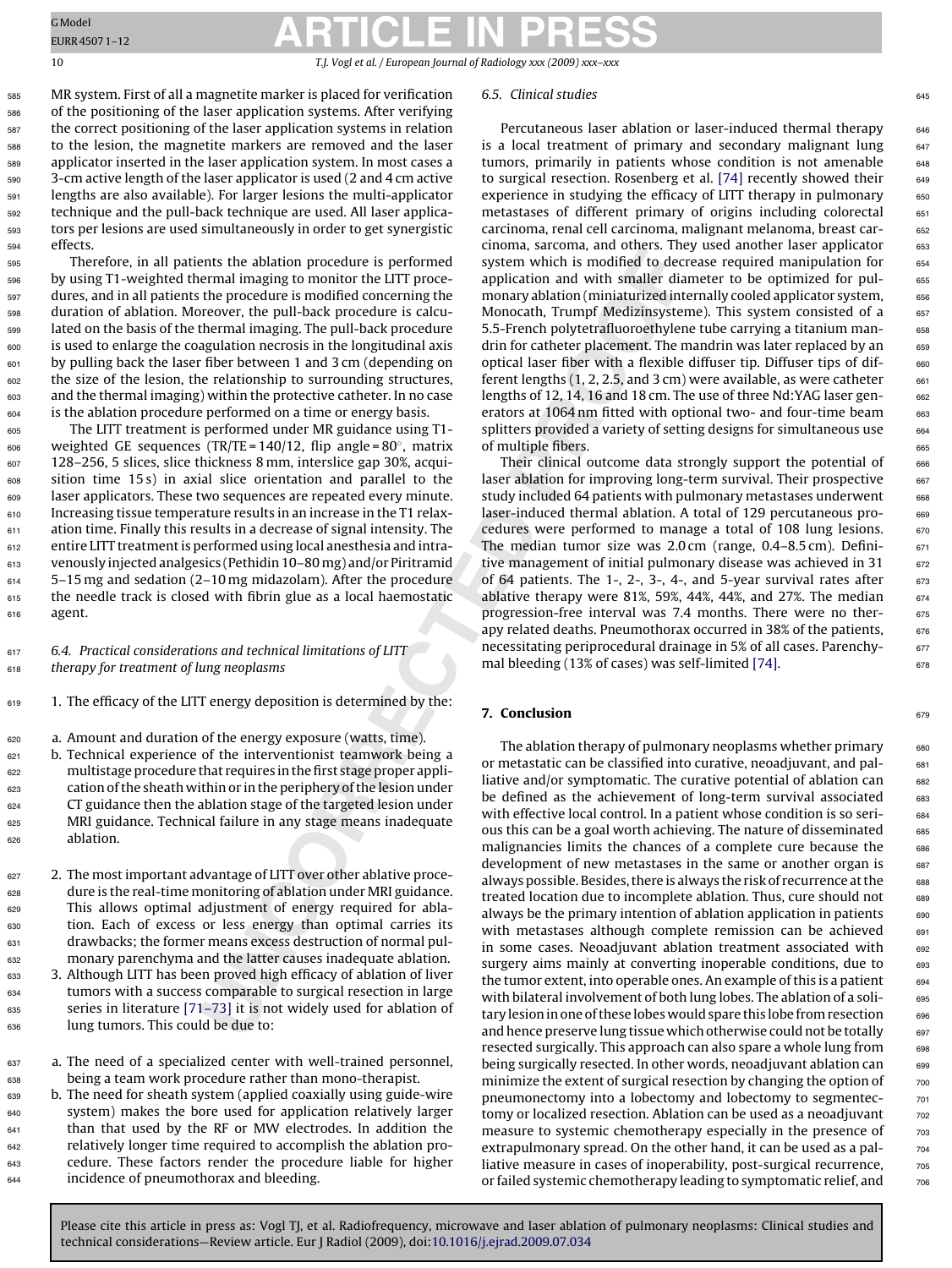T.J. Vogl et al. / European Journal of Radiology *xxx (2009) xxx–xxx* 11

<span id="page-10-0"></span> hence a better life quality in this group of patients. According to our knowledge there is no prospective randomized comparative study that determines the superiority of certain ablative modality over the other.

 Generally we consider evolving field of ablation therapy can only be considered as an integrative part in the complex area of pul- monary oncology and the outcome is determined by: (1) adequate estimation of the advantages and limitations of the therapeutic ablative tools, (2) proper patient selection, (3) tumor size and stage and (4) adequate integration of the ablation therapy among surgery and chemotherapy protocols.



### <sup>720</sup> **References**

- 721 [1] Lencioni R, Crocetti L, Cioni R, et al. Response to radiofrequency ablation of 722 pulmonary tumours: a prospective, intention-to-treat, multicentre clinical trial 723 (the RAPTURE study). Lancet Oncol 2008;9:621–8.
- 724 [2] Hiraki T, Gobara H, Iishi T, et al. Percutaneous radiofrequency ablation for clinical stage I non-small cell lung cancer: results in 20 nonsurgical candidates. J 726 Thorac Cardiovasc Surg 2007;134:1306–12.
- 727 [3] Steinke K. Radiofrequency ablation (RFA). In: Vogl TJ, Helmberger TK, Mack MG, 728 Reiser MF, editors. Percutaneous tumor ablation in medical radiology. 1st ed. 729 Berlin, Heidelberg: Springer; 2008. p. 179–96.
- 730 [4] Goldberg SN. Radiofrequency tumor ablation: principles and techniques. Eur J 731 Ultrasound 2001;13:129–47.
- 732 [5] Goldberg SN, Gazelle GS. Radiofrequency tissue ablation: physical principles 733 and techniques for increasing coagulation necrosis. Hepatogastroenterology 734 2001;48:359–67.
- 735 [6] Pfleiderer SR, Kaiser WA. Clinical indication. In: Vogl TJ, Helmberger TK, Mack 736 MG, Reiser MF, editors. Percutaneous tumor ablation in medical radiology. 1st 737 ed. Berlin, Heidelberg: Springer; 2008. p. 220–31.
- 738 [7] Dupuy DE, Zagoria RJ, Akerley W, Mayo-Smith WW, Kavanagh PV, Safran 739 H. Percutaneous radiofrequency ablation of malignancies in the lung. Am J 740 Roentgenol 2000;174:57–9.
- 741 [8] Simon CJ, Dupuy DE, DiPetrillo TA, Safran HP, Grieco CA, Ng T, Mayo-Smith 742 WW. Pulmonary radiofrequency ablation: long-term safety and efficacy in 153 743 patients. Radiology 2007;243:268–75.
- 744 [9] Goldberg SN, Dupuy DE. Image-guided radiofrequency tumor ablation: chal-745 lenges and opportunities—Part I. J Vasc Interv Radiol 2001;12:1021–32.
- 746 [10] Yasui K, Kanazawa S, Sano Y, Fujiwara T, Kagawa S, Mimura H, Dendo S, Mukai 747 T, Fujiwara H, Iguchi T, Hyodo T, Shimizu N, Tanaka N, Hiraki Y. Thoracic tumors 748 treated with CT-guided radiofrequency ablation: initial experience. Radiology 749 2004;231:850–7.
- Color Control and Control and Control and Control and Control and Control and Control and Control and Control and Control and Control and Control and Control and Control and Control and Control and Control and Control and 750 [11] Belfiore G, Moggio G, Tedeschi E, Greco M, Cioffi R, Cincotti F, Rossi R. CT-guided 751 radiofrequency ablation: a potential complementary therapy for patients with 752 unresectable primary lung cancer—a preliminary report of 33 patients. AJR Am 753 J Roentgenol 2004;183:1003–11.
- 754 [12] Lee JM, Jin GY, Goldberg SN, Lee YC, Chung GH, Han YM, Lee SY, Kim CS. Percu-755 taneous radiofrequency ablation for inoperable non-small cell lung cancer and 756 metastases: preliminary report. Radiology 2004;230:125–34.
- 757 [13] King J, Glenn D, Clark W, Zhao J, Steinke K, Clingan P, Morris DL. Percutaneous 758 radiofrequency ablation of pulmonary metastases in patients with colorectal 759 cancer. Br J Surg 2004;91:217–23.
- 760 [14] Steinke K, King J, Glenn DW, Morris DL. Percutaneous radiofrequency abla-761 tion of lung tumors with expandable needle electrodes: tips from preliminary 762 experience. AJR Am J Roentgenol 2004;183:605–11.
- 763 [15] Akeboshi M, Yamakado K, Nakatsuka A, Hataji O, Taguchi O, Takao M, Takeda 764 K. Percutaneous radiofrequency ablation of lung neoplasms: initial therapeutic 765 response. J Vasc Interv Radiol 2004;15:463–70.
- 766 [16] Steinke K, Glenn D, King J, Clark W, Zhao J, Clingan P, Morris DL. Percutaneous 767 imaging-guided radiofrequency ablation in patients with colorectal pulmonary 768 metastases: 1-year follow-up. Ann Surg Oncol 2004;11:207–12.
- 769 [17] VanSonnenberg E, Shankar S, Morrison PR, Nair RT, Silverman SG, Jaklitsch MT, 770 Liu F, Cheung L, Tuncali K, Skarin AT, Sugarbaker DJ. Radiofrequency ablation 771 of thoracic lesions: part 2, initial clinical experience: technical and multidisci-772 plinary considerations in 30 patients. AJR Am J Roentgenol 2005;184:381–90.
- 773 [18] Takuji Y, Takeharu K, Tatsuya H, Rika Y, Tomohiro M, Tsunehiko N. Pneu-774 mothorax as a complication of percutaneous radiofrequency ablation for lung 775 neoplasms. J Vasc Interv Radiol 2006;17:1625–9.
- 776 [19] McTaggart RA, Dupuy DE. Thermal ablation of lung tumors. Tech Vasc Interv 777 Radiol 2007;10:102–13.
- 778 [20] Suh RD,Wallace AB, Sheehan RE, Heinze SB, Goldin JG. Unresectable pulmonary 779 malignancies: CT-guided percutaneous radiofrequency ablation–preliminary 780 results. Radiology 2003;229:821–9.
- 781 [21] Dupuy DE, Mayo-Smith WW, Abbott GF, DiPetrillo T. Clinical applications of 782 radiofrequency tumor ablationin the thorax. Radiographics 2002;22:259–69.
- [22] Vogl TJ, Mack MG, Nabil M. Laser induced thermotherapy in lung metastases. 783 In: Vogl TJ, Helmberger TK, Mack MG, Reiser MF, editors. Percutaneous tumor and the reading the reading the di<br>ablation in medical radiology. 1st ed. Berlin. Heidelberg: Springer: 2008. p. and ablation in medical radiology. 1st ed. Berlin, Heidelberg: Springer; 2008. p. 197–205. 786
- [23] Vaughn C, Mychaskiw G, Sewell P. Massive hemorrhage during radiofrequency 787 ablation of a pulmonary neoplasm. Anesth Analg 2002;94:1149-51
- [24] Liu C, Frilling A, Dereskewitz C, et al. Tumor seeding after fine needle aspiration 789 biopsy and percutaneous radiofrequency thermal ablation of hepatocellular carcinoma. Dig Surg 2003;20:460-3. **791 1202:460**
- [25] Espinoza S, Briggs P, Duret JS, et al. Radiofrequency ablation of needle 792 tract seeding in hepatocellular carcinoma. J Vasc Interv Radiol 2005;16: 743–6. 794
- [26] Llovet JM, Vilana R, Bru C, et al. Increased risk of tumor seeding after percuta- 795 neous radiofrequency ablation for single hepatocellular carcinoma. Hepatology 796 2001;33:1124–9. 797
- [27] Livraghi T, Solbiati L, Meloni MF, et al. Treatment of focal liver tumors with percutaneous radiofrequency ablation: complications encountered in a multi-<br>
center study. Radiology 2003:226:441-51. center study. Radiology 2003;226:441-51.
- [28] Jungraithmayr W, Schafer O, Stoelben E, Hasse J, Passlick B. Radiofre- 801 quency ablation of malignant lung tumours. Judicious approach? Chirurg 802<br>2005;76:887–93. 803 2005:76:887-93.
- [29] McGahan JP, Browning PD, Brock JM, Tesluk H. Hepatic ablation using radiofre- 804 quency electrocautery. Invest Radiol 1990;25:267-70.
- [30] Okuma T, Matsuoka T, Tutumi S, Nakmura K, Inoue Y. Air embolism during 806 needle placement for CT-guided radiofrequency ablation of an unresectable 807<br>metastatic lung lesion. I Vasc Interv Radiol 2007:18(12):1592–4. metastatic lung lesion. J Vasc Interv Radiol 2007;18(12):1592-4.
- [31] Ahrar K, Price RE, Wallace MJ, Madoff DC, Gupta S, Morello Jr FA, Wright KC. 809 Percutaneous radiofrequency ablation of lung tumors in a large animal model.<br>1 Vasc 2003:14. J Vasc 2003;14. 811 [32] Interv Radiol 14:1037–43. **Q4** 812
- 
- [33] Raman SS, Lu DS, Vodopich DJ, et al. Creation of radiofrequency lesions in a 813 porcine model: correlation with sonography CT and histopathology. AJR Am J 814 Roentgenol 2000:175:1253–8. 815
- [34] Scott DM, Young WN, Watumull LM, et al. Development of an in vivo 816 tumor-mimic model for learning radiofrequency ablation. J Gastrointest Surg 817 2000;4:620–5. 818
- [35] Helmberger T. Radiofrequency. In: Vogl TJ, Helmberger TK, Mack MG, Reiser 819 MF, editors. Percutaneous tumor ablation in medical radiology. 1st ed. Berlin, easo Heidelberg: Springer; 2008. p. 7–20.
- [36] Ni Y, Miao Y, Mulier S, et al. A novel cooled-wet electrode for radiofrequency a22 ablation. Eur Radiol 2000;10:852–4.<br>Brieger I. Pereira PL. Trubenbach I. et al. In vivo efficiency of four commer- 824
- [37] Brieger J, Pereira PL, Trubenbach J, et al. In vivo efficiency of four commercial monopolar radiofrequency ablation systems: a comparative experimental 825 study in pig liver. Invest Radiol 2003;38:609-16.
- [38] Lee Jr FT, Haemmerich D, Wright AS, et al. Multiple probe radiofrequency 827 ablation: pilot study in an animal model. J Vasc Interv Radiol 2003;14: 828<br>1437–42 1437–42. 829
- [39] Lee JM, Han JK, Kim SH, et al. A comparative experimental study of the in- 830 vitro efficiency of hypertonic saline-enhanced hepatic bipolar and monopolar 831 radiofrequency ablation. Korean J Radiol 2003:4:163-9.
- [40] Pereira PL, Trubenbach J, Schmidt D. Radiofrequency ablation: basic principles 833 techniques and challenges. Rofo 2003;175:20–7. 834
- [41] Burdio F, Guemes A, Burdio JM, et al. Bipolar saline enhanced electrode for 835 radiofrequency ablation: results of experimental study of in vivo porcine liver. 836 Radiology 2003;229:447-56. 837
- [42] Tacke J, Mahnken A, Roggan A, et al. Multipolar radiofrequency ablation: first 838 clinical results. Rofo 2004;176:324–9. 839
- [43] Frericks B, Ritz JP, Roggan A, et al. Multipolar radiofrequency ablation of hepatic 840 tumors: initial experience. Radiology 2005;237:1056–62. 841
- [44] Clasen S, Schmidt D, Boss A, et al. Multipolar radiofrequency ablation with 842 internally cooled electrodes: experimental study in ex vivo bovine liver with  $843$ mathematic modeling. Radiology 2006;238:881-90. **844**
- [45] Clasen S, Schmidt D, Dietz K, et al. Bipolar radiofrequency ablation using inter- 845 nally cooled electrodes in ex vivo bovine liver: prediction of coagulation volume 846 from applied energy. Invest Radiol 2007;42:29-36. SAPS 847
- [46] Poon RT, Ng KK, Lam CM, et al. Learning curve for radiofrequency ablation of 848 liver tumors: prospective analysis of initial 100 patients in a tertiary institution.  $\frac{849}{850}$ Ann Surg 2004;239:441-9.
- [47] Lu DS, Yu NC, Raman SS, et al. Radiofrequency ablation of hepatocellular carci-<br>851 noma: treatment success as defined by histologic examination of the explanted 852 liver. Radiology 2005;234:954-60. **853**
- [48] Kuvshinoff BW, Ota DM. Radiofrequency ablation of liver tumors: influ- 854 ence of technique and tumor size. Surgery 2002;132:605-11 [discussion 611–612]. 856
- [49] Lu DS, Raman SS, Limanond P, et al. Influence of large peritumoral vessels 857 on outcome of radiofrequency ablation of liver tumors. J Vasc Interv Radiol 858 <sub>859</sub><br>Goldberg SN. Radiofrequency tumor ablation: principles and techniques. Eur I
- [50] Goldberg SN. Radiofrequency tumor ablation: principles and techniques. Eur J Ultrasound 2001;13:129–47. 861 and 861 and 861 and 861 and 861 and 861 and 861 and 861 and 861 and 861 and 861 and 861 and 861 and 861 and 861 and 861 and 861 and 861 and 861 and 861 and 861 and 861 and 861 and 861 and 861
- [51] Miao Y, Ni Y, Bosmans H, Yu J, Vaninbroukx J, Dymarkowski S, Zhang H, Marchal 862 G. Radiofrequency ablation for eradication of pulmonary tumor in rabbits. J Surg Res 2001;99:265–71. 864
- [52] Pennathur A, Luketich JD, Abbas G, Chen M, Fernando HC, Gooding WE, Schuchert MJ, Gilbert S, Christie NA, Landreneau RJ. Radiofrequency ablation 866 for the treatment of stage I non-small cell lung cancer in high-risk patients. J 867 Thorac Cardiovasc Surg 2007;134:857-64.